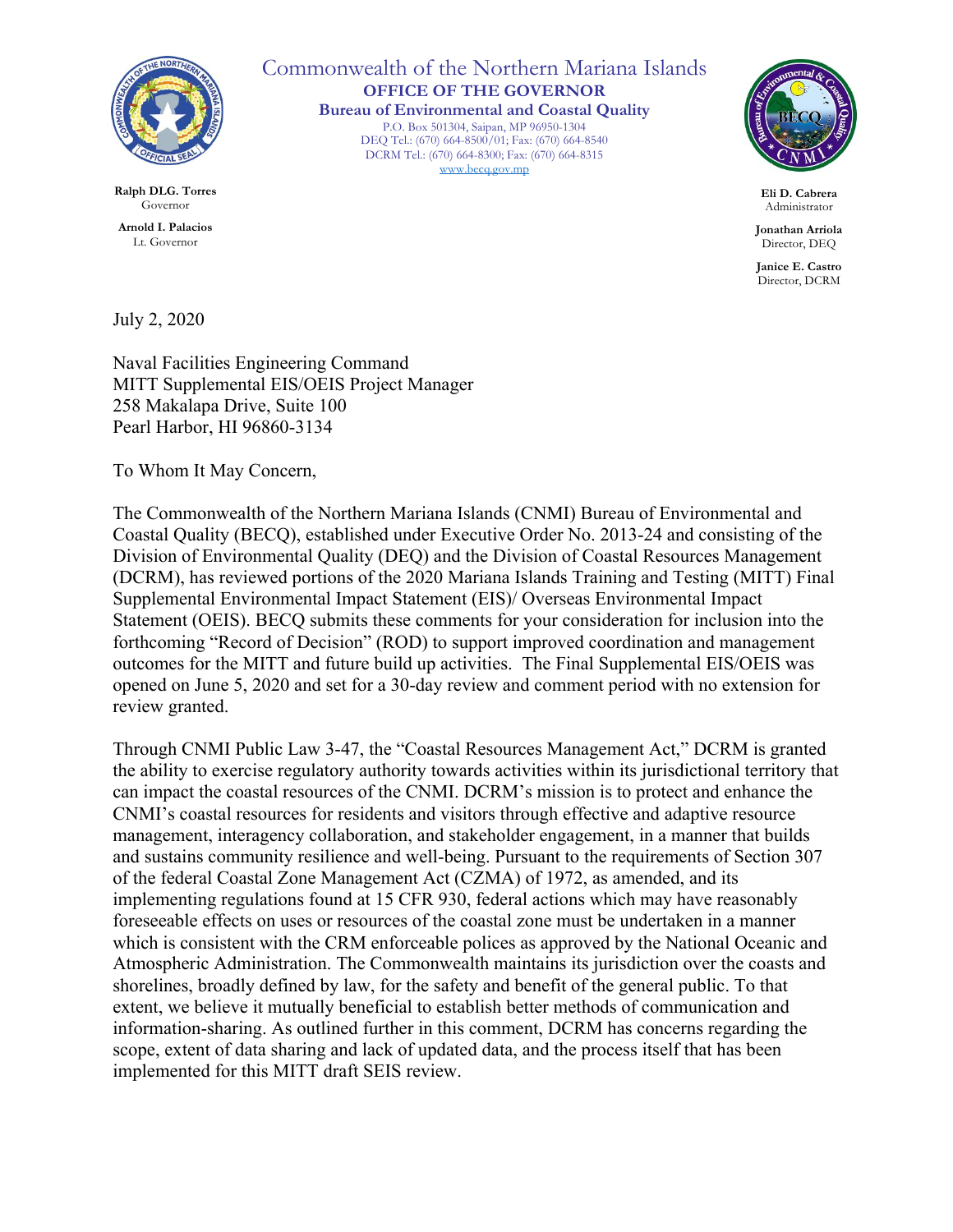From the initial release of the Mariana Islands Range Complex (MIRC) and MITT EIS, leading up to the final 2020 SEIS/OEIS, BECQ has strived to provide meaningful comments and collaborate closely with the Navy throughout the development of the proposed activities, including various extensive document reviews and consultation processes throughout the years. Relating to Department of the Navy actions, these include the 2010 Mariana Islands Range Complex EIS/OEIS (MIRC, 2010), 2015 Mariana Islands Training and Testing EIS/OEIS (MITT, 2015), the 2019 Mariana Islands Training and Testing Draft Supplemental EIS/OEIS (Draft MITT SEIS), and now, the 2020 Final SEIS/OEIS MITT, as well as the various CZMA Consistency Determinations. While BECQ appreciates this opportunity to work with the Navy and other Department of Defense (DOD) federal partners to achieve their missions, BECQ remains highly concerned that many larger questions are left unanswered and many data gaps remain, which are alarming given the magnitude and scale of the proposed activities. BECQ strongly urges the Navy to consider and aim for stronger mitigation measures, collaborative data gathering and analysis with CNMI resource agencies, more transparent and frequent sharing of information, and more careful planning and implementation of these large-scale undertakings moving forward. We hope to work together for the preservation and stewardship of the CNMI's fragile and susceptible natural and cultural resources for current and future generations.

#### **Public Comment Responses**

The public comment period on the 2019 Draft MITT SEIS raised numerous concerns from agencies and community members throughout the Marianas. While BECQ appreciates the responses that were provided, we do request more clarity and commitments to support our shared sustainability objectives. Improved information sharing, coordination regarding proposal review, and analysis that responds to best available science are acknowledged frequently throughout the Final EIS. However, important details are lacking that we hope can be clarified in the ROD. For example, the DOD issued a response in the public comment section that they, "[w]ill continue to communicate and coordinate with the CNMI government on future collaboration and information sharing" (K-48). However, no correspondence occurred regarding the pending MITT review, which had last been discussed at the "FDM Summit" held by Joint Region Marianas (JRM) the first week of March 2020. At that meeting, BECQ representatives again, requested more information about numerous subsections of the MITT, including information pertaining to water quality. The DOD should consider making commitments with realistic timeframes and establish processes to enable closer collaboration, especially when requesting for expedited review of new proposed activities with BECQ. Both sides could benefit from more open and consistent communication as they have in the past during MITT CZMA consistency determinations, and the extensions and coordination that were granted to provide time for meaningful review. Follow-up discussions and communication with the DOD regarding the December 2019 MITT CZMA consistency determination response, submitted in March 2020 upon the DOD granted extension, did not commence until May 2020. This was around the timeframe of COVID-19, when the DOD had also requested for an expedited CZMA review of a separate proposed activity, the Tinian Seabee Expeditionary Camp, to meet their timeline. BECQ completed review of permits, and expedited the CZMA request to accommodate the DODs timeline, despite office closure due to the pandemic.

In June 2020, the DOD issued their MITT Final Supplemental EIS/OEIS with a 30-day window for review. During this timeframe, they also released a Proposed Scope of Action for three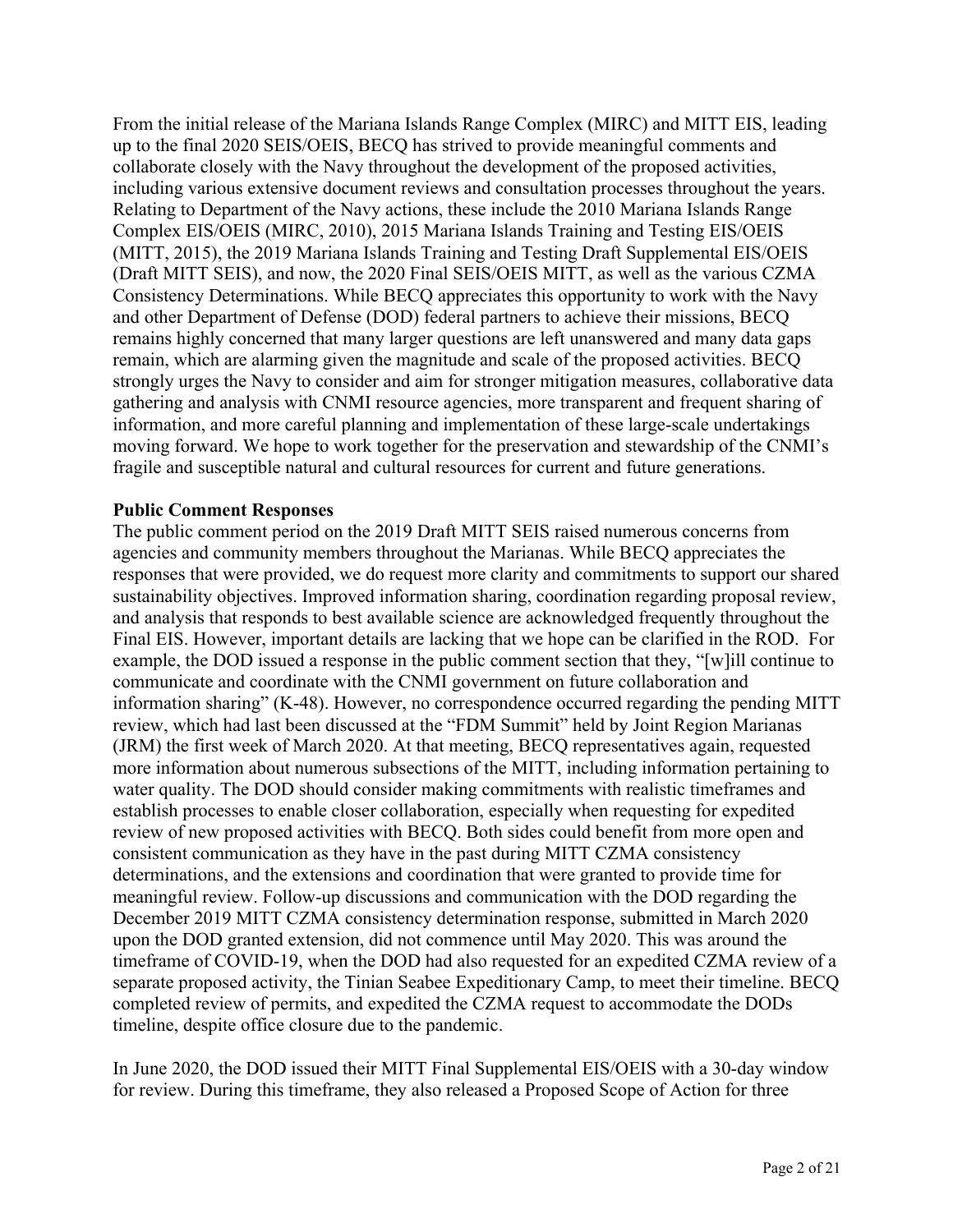Valiant Shield/Forager Fury requests within a two-week period, despite the regulatory requirement of providing at least 60 days for review. These included several proposed actions requiring a CZMA Federal Consistency review, but the CZMA consistency determinations were not issued 90 days prior to the proposed actions beginning in September 2020. Additionally, while conducting consultations with the CNMI for the MITT Final Supplemental EIS/OEIS, they submitted supplemental information for the December 2019 CNMI CZMA consistency determination also requesting a two-week response window. Other actions initiated during the 30-day MITT Final Supplemental EIS/OEIS critical timeframe for review include proposed activities on Tinian for Seabees and Divert Infrastructure Improvements. The overload of information with highly demanding and rigid timeframes for review turnaround, lack of flexibility, and intermittent communication, attests to the fact that the DOD is clearly limiting meaningful and substantial collaboration with the CNMI. BECQ has regularly requested improved information sharing and early coordination that has yet to be realized. Therefore, the 2020 MITT ROD should make time bound commitments to support Joint Region Marianas in developing and adopting standard operating procedures that will streamline planning and project review processes.

#### **Resource Areas: Affected Environment and Environmental Consequences**

DCRM commented on the 2019 MITT Final Draft Supplemental EIS/OEIS in April 2019. Many of the concerns expressed in that document were in regard to the ongoing MITT activities conducted on Farallon de Medinilla (FDM) and at sea, those that have occurred over time, and those that may be associated with emerging technologies. Overall, these continue to be of significant concern as there are still numerous areas that remain unaddressed, either through lack of data, insufficient analysis, or inadequate mitigation. The 2020 Final Supplemental EIS/OEIS continues to utilize many outdated data references for several areas, in turn obscuring meaningful analysis and neglecting areas where substantial mitigation could be beneficially employed for both the Navy and the CNMI. In reference to the Navy response to BECQ's previous 2019 comments, larger questions remain unanswered. How will the Navy firmly address these issues moving forward to collaborate and work with the CNMI? Will there eventually be concrete wildlife and habitat monitoring plans, transparent sharing of data, necessary biological, archaeological, and geological surveys, ease of restrictions for public access and traditional use, and the suite of other issues surrounding FDM and at sea? How will all these large-scale issues be resolved and mitigated when the land lease expires and it is time for the Navy to return FDM back to the CNMI?

#### **Resource Areas: Terrestrial Species and Habitats**

The Navy states there will be an increase in frequency and quantity of events, munitions activities, and net explosive weight conducted on FDM. This will result in more ordnance expended, marine debris, potential for mass movement and erosion, habitat degradation, and exposure to stressors associated with ordnance use for wildlife including ESA-listed species. Moreover, the island has lost substantial forest area from decades of military activity, and loss of vegetation has accelerated erosion of soil and limestone weathering. The Navy asserts it has used the best available science to consider the direct and cumulative impacts on endangered species, nesting seabirds, and sedimentation on nearshore reefs. However, these studies are limited in sample size and duration and do not provide reliable datasets to support claims that no impacts are occurring or assess the significance of these impacts.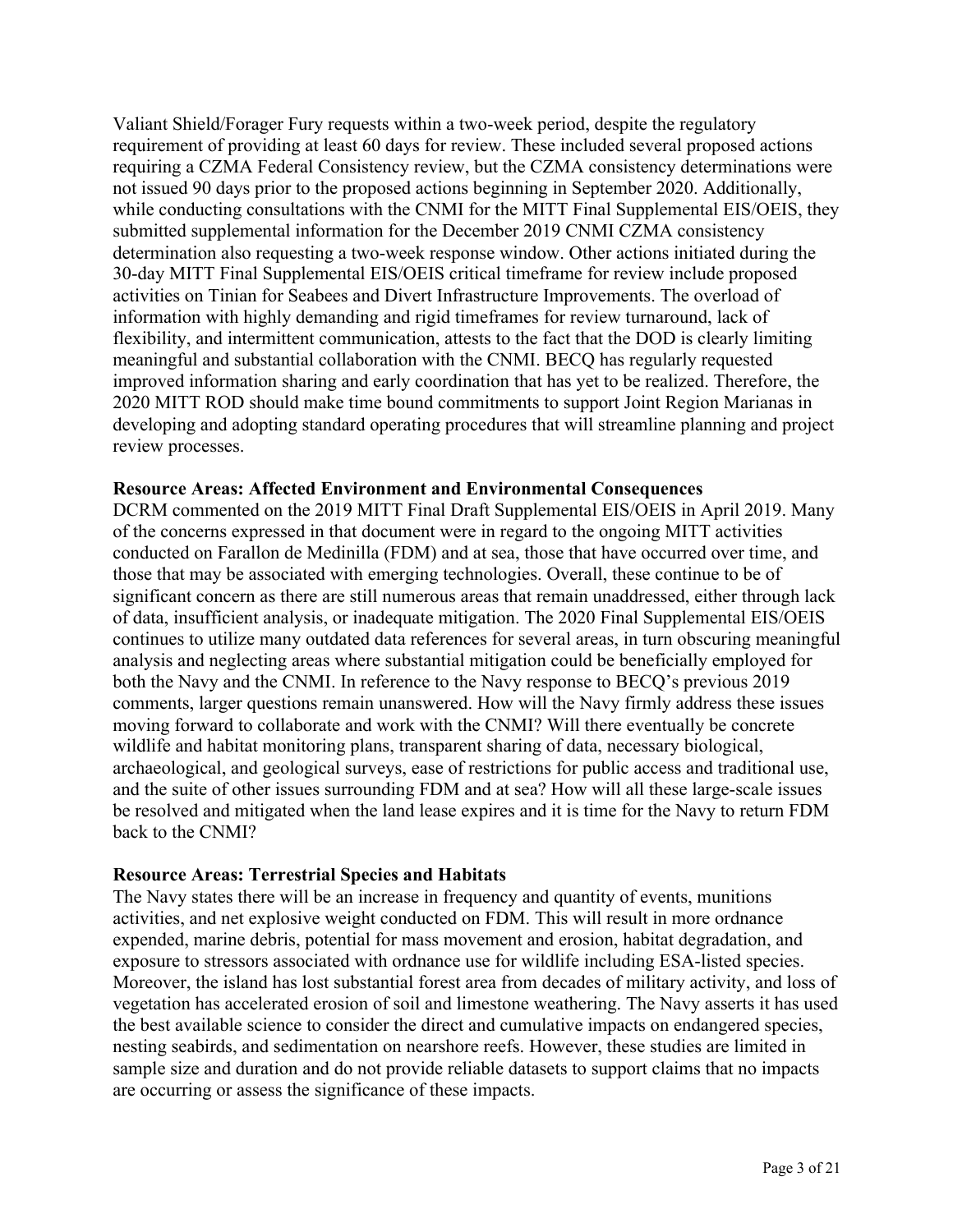There continues to be large and emerging data gaps regarding the effects of increasing and concentrated activities, with insufficient detail about the numbers of people involved in activities and types of activities proposed to assess direct impacts or cumulative and spillover effects on terrestrial and marine habitats. There are still large data gaps for wildlife, as the data references for the Final 2020 SEIS/OEIS remain the same as the 2015 MITT Final EIS/OEIS despite numerous increases in explosive munitions on the island. This concern is applicable to flora, terrestrial avifauna, marine birds, mammals, reptiles and amphibians, invertebrates; and ESAlisted terrestrial species including the Micronesian Megapode and Mariana Fruit Bat. The lack of any new studies conducted on FDM to analyze the terrestrial cumulative and secondary impacts that have accumulated leading up to the Final SEIS, combined with continued reliance on outdated studies raise significant concerns about immediate and ongoing impacts to terrestrial species and habitats. Restrictions through designating impact zones provide only temporary solutions to large scale implications when thresholds are surpassed for these areas of concerns. Given the limited ordinance removal that occurs during biennial range assessments and cleanups, more extensive cleanups should be implemented regularly to allow for more meaningful study and assessment of terrestrial resources on FDM. In the process of future ordnance removal from FDM, there will have to be large scale planning efforts for detonation or other removal methods to avoid massive and lasting environmental and economic impacts such as those in Molokini, Kahoʻolawe, and other areas of Hawaiʻi.

There still remains large data gaps to address the issue of mass wasting from bombing activities. Mass wasting is clearly visible from the bombing zone, but the semi-periodic underwater coral and invertebrate surveys do not accurately capture the status of terrestrial erosion and sedimentation. Aerial images and routine surveys do not provide in depth analyses of submerged lands and other areas for underwater evaluation, however through aerial images and routine surveys it is evident that mass wasting of FDM in various zones continues to occur. No geological assessment has ever been done for FDM although this would seem prudent to support range sustainability and use objectives. Despite ongoing articulation of CNMI's concerns, there is no updated evaluation of mass wasting provided in the EIS, and no additional mitigation actions to clean up the range or reduce risks of large ordnance skipping off designated testing areas that can contribute to the problem. The Navy's analyses of mass movement and erosion on FDM references historical photograph analyses and direct observations during dive surveys, however an updated historical photograph analyses and methodology is not included in the Final SEIS. Instead, the loss of the southern "land bridge" or arch is visible from old pictures and recent visual assessments, validating concerns that mass wasting is occurring and is likely to be causing impacts to water quality and marine habitat.

The Final SEIS routinely references old surveys that do not support current analysis of biological conditions. A 2005 dive survey<sup>1</sup> conducted post-Typhoon Ting Ting, does not present results representative of naval activity, but rather measures the amount of erosion from storm surge and other erosive forces present during Typhoon Ting Ting. The Navy could efficiently build a model of terrestrial sediment loss in the area using aerial and satellite imagery and other advanced technology. More thorough and frequent surveys modeling sediment loss conducted

<sup>&</sup>lt;sup>1</sup> United States Department of the Navy (2005). Year 2004 Assessment of the Marine and Fisheries Resources, Farallon de Medinilla, CNMI. Prepared for the US Pacific Fleet Command, Pearl Harbor, HI. Prepared by TEC.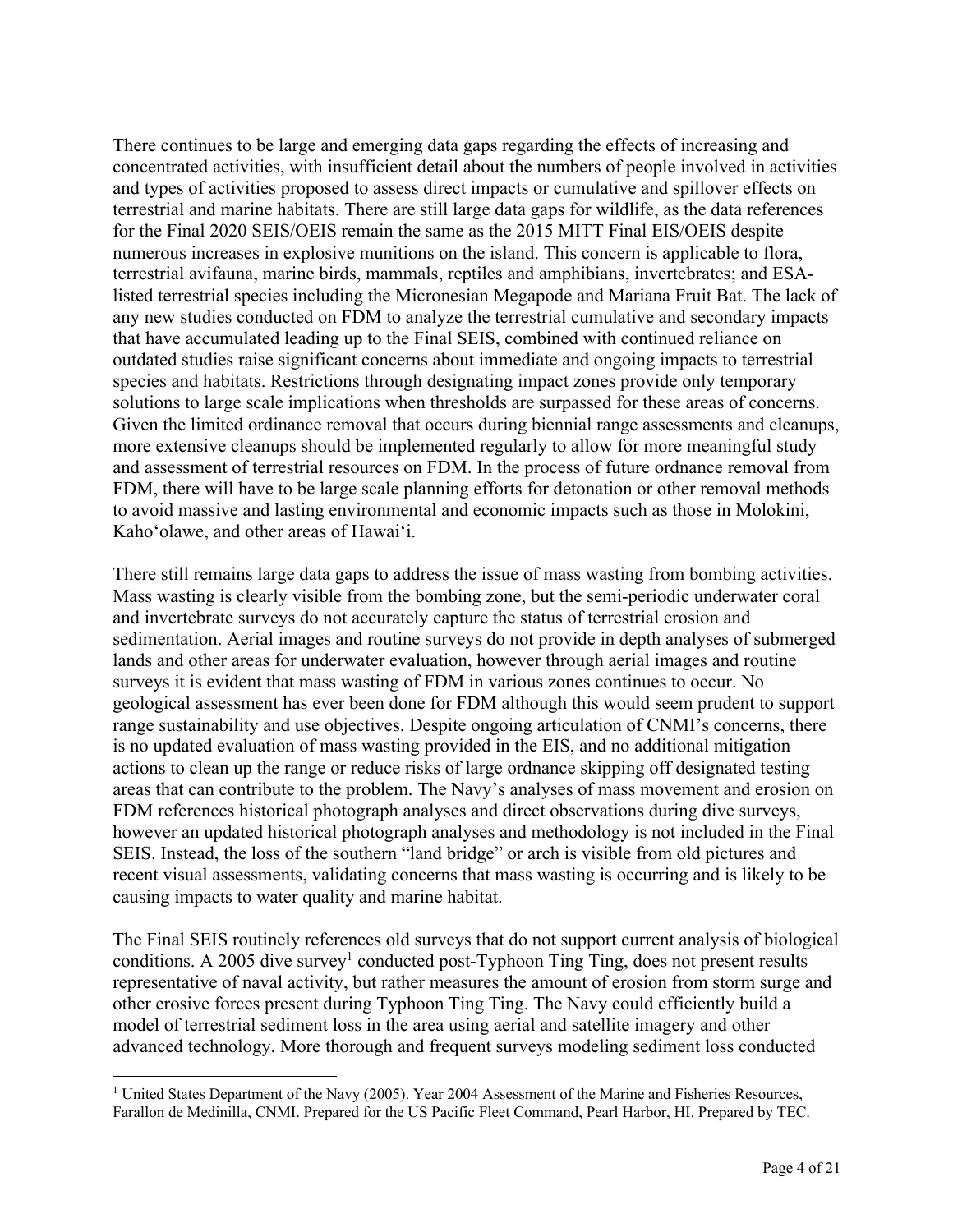immediately after military activities on FDM would provide transparent monitoring results of FDM's physical conditions over time and help to evaluate how restoration could be conducted to return FDM back to its original state as outlined in the FDM lease agreement. At minimum, the ROD should reflect the Navy's commitment to completing much needed biological surveys on land and surrounding FDM when the much needed geological and cultural surveys are scheduled for the next range clean-up. If the Navy were truly committed to researching, understanding, and mitigating impacts, these surveys would be scheduled at least with the biennial range clean-ups rather than once every five years as the current expanded proposal suggests.

In the 2020 Final EIS/OEIS, the authors have come to multiple conclusions that there will be little to zero adverse environmental impacts associated with the various stressors. This conclusion is often juxtaposed with a series of paragraphs explaining in detail the possible pathways for adverse impacts to occur, leaving the reader to guess at how the Navy can both acknowledge the potential impact pathways yet claim "no adverse impacts." An example of this is in regards to section 3.10.2.1.1 Environmental Consequence when referring to stressors potentially impacting the ESA endangered Micronesian megapodes (MM). It is stated that four MM a year are killed as a result of exercises in the 2015 MITT Final EIS/OEIS, and yet in section 3.10.1.3.1 it is outlined that surveys only detect eleven individuals. There is no reference elsewhere explaining how only eleven individuals can be detected and four MM deaths per year would cause "no adverse impacts." Additionally, these last surveys are from 2013 meaning that there have been no surveys of the MM for seven years eliminating the ability to actually elucidate the impact that testing has had on this endangered species since 2015. The ROD should reflect commitments to continue at least annual monitoring, although monitoring before and after bombardment activities and comparing findings to similar monitoring at a neighboring island that is not being used for target practices would also be recommended to enable resource management planning that is based on sound science supported by long-term studies.

Furthermore, in section 3.10.3 the Navy acknowledges that many commenters have noted a lack of studies documenting conditions, yet the Navy's training exercises have led to dangerous conditions on land and reportedly in the surrounding waters making these surveys and studies hard to carry out and complete. This obfuscates the fact that they Navy did not do their due diligence to study the impacts on the MM before initiating testing, and has still reached a conclusion of "no adverse impacts" without ever having taken a "hard look" at what is there as NEPA requires. This section goes on further to dismiss insufficient data and lack of surveys by referring readers to the 2015 Final EIS/OEIS section 3.10.2.3.8.4 regarding MM surveys, again omitting the facts about the last surveys completed in 2013 where only eleven individual MM were detected. Regular surveys should be coordinated with local resource managers to ensure endangered species their habitats on FDM and in our vast coastal waters are not adversely impacted by these activities. Without regular monitoring data there is no basis to conclude that existing and new training and testing exercises are not resulting in significant impacts to the coastal resources of the CNMI.

**Resource Areas: Socioeconomic Resources, Cultural Resources (& Environmental Justice)** It is a CNMI coastal zone policy that actions should be implemented in a way that "recognize and respect locations and properties of historical significance throughout the Commonwealth, and ensure that development which would disrupt, alter, or destroy these, is subject to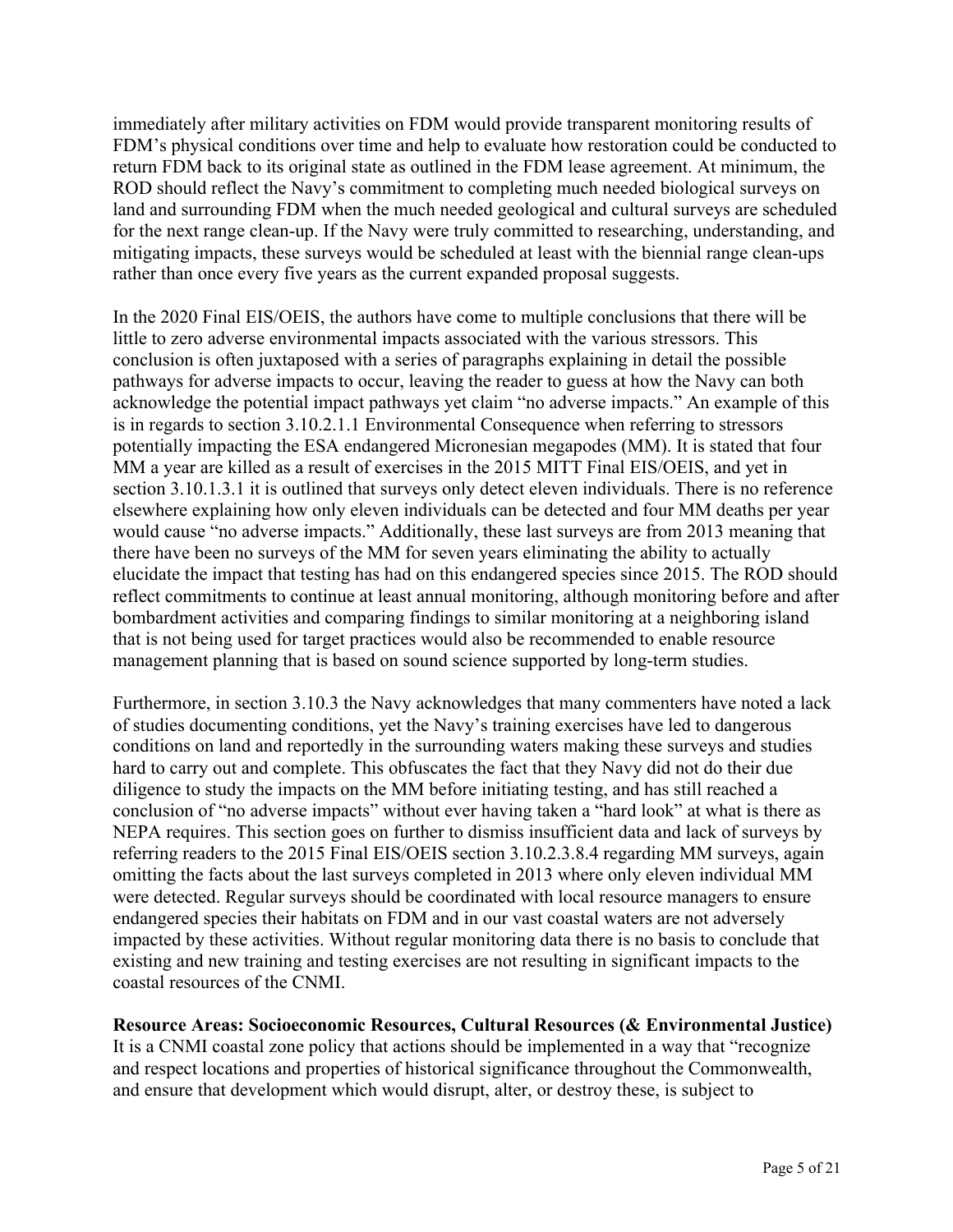Commonwealth laws and regulations"2 and "recognize areas of cultural significance, the development of which would disrupt the cultural practices associated with such areas, which shall be subject to a consultation process with concerned ethnic groups and any applicable laws and regulations."3 Section 3.11.1.2.1 of the Final 2020 EIS/OEIS states that there are "no additional submerged cultural resources, land-based archaeological sites, or isolated non-modern artifacts" regarding current archaeological surveys of FDM. If the last reconnaissance archaeological field survey on FDM was conducted in 1996, how will the Navy feasibly address these decades of data gaps for cultural resources, especially when there was existing historical evidence from previous archaeological studies. This would be an opportunity, where moving forward, the Navy could collaborate with the CNMI through federally approved National Historic Preservation Act (NHPA) agencies to assess FDM and adjacent submerged lands and address these large-scale data gaps. Because surveys of these areas have not occurred, and because cultural and historical resources have been identified in neighboring islands, there is no credible way to conclude that continued bombardment at FDM and in our coastal waters will not disrupt, alter, or destroy these resources. Surveys must be completed in order to assess what resources are present and what avoidance, minimization, and mitigation measures might be most appropriate.

In 3.12.1.2 Commercial and Recreational Fishing, the Final 2020 EIS/OEIS notes that "[f]ishing is an integral part of the culture and way of life in the CNMI and Guam"4 ; and that, "[b]oth the CNMI and Guam are categorized as 'fishing communities' by the Western Pacific Regional Fishery Management Council." This designation is based on the portion of the population that is dependent upon fishing for subsistence; the economic importance of fishery resources to the islands; and the geographic, demographic, and cultural attributes of the communities."5 They also note that results of the survey conducted by Hospital and Beavers<sup>6</sup> imply that waters around FDM were of particular interest to fishers and that activities at FDM were the primary source of impacts on fishing trips. Section 3.12.1.4.1 Traditional Fishing Practices then concludes that, "traditional fishing is more than an economic necessity; it is an important part of the cultural and social identity of indigenous peoples and Asian immigrant communities living in Guam and in the CNMI."7 Lastly, Section 3.12.1.2.2 states that, "[h]aving a de facto protected area around FDM may benefit the reef fish fishery in the CNMI, beyond the restricted area around FDM; however, restricting access to nearshore areas (within 3 NM) around FDM where target species occur limits the ability for fishers to gain access to potentially productive fishing sites."

<sup>&</sup>lt;sup>2</sup> CNMI PL3-47 § 3(a)(11), as amended

<sup>&</sup>lt;sup>3</sup> CNMI PL3-47 § 3(a)(12), as amended

<sup>4</sup> Hovland, C., J. Aversa, and T. H. Joshua. (2019a). Guam GDP Decreases 0.3 Percent in 2018. www.bea.gov: Bureau of Economic Analysis; Hovland, C., J. Aversa, and T. H. Joshua. (2019b). CNMI GDP Decreases in 2018. www.bea.gov: Bureau of Economic Analysis.

<sup>5</sup> Western Pacific Regional Fishery Management Council. (2009). Fishery Ecosystem Plan for the Mariana Archipelago. Honolulu, HI: Western Pacific Regional Fishery Management Council; Western Pacific Regional Fishery Management Council. (2019). Annual Stock Assessment and Fishery Evaluation Report for the Mariana Archipelago Fishery Ecosystem Plan 2018. Honolulu, HI: Western Pacific Regional Fishery Management Council. <sup>6</sup> Hospital, J., and C. Beavers. (2014). Economic and Social Characteristics of Small Boat Fishing in the Commonwealth of the Northern Mariana Islands (Administrative Report H-14-02). Honolulu, HI: Pacific Island Fisheries Science Center.

<sup>7</sup> U.S. Environmental Protection Agency. (2002). Fish Consumption and Environmental Justice. Seattle, WA: National Environmental Justice Advisory Council.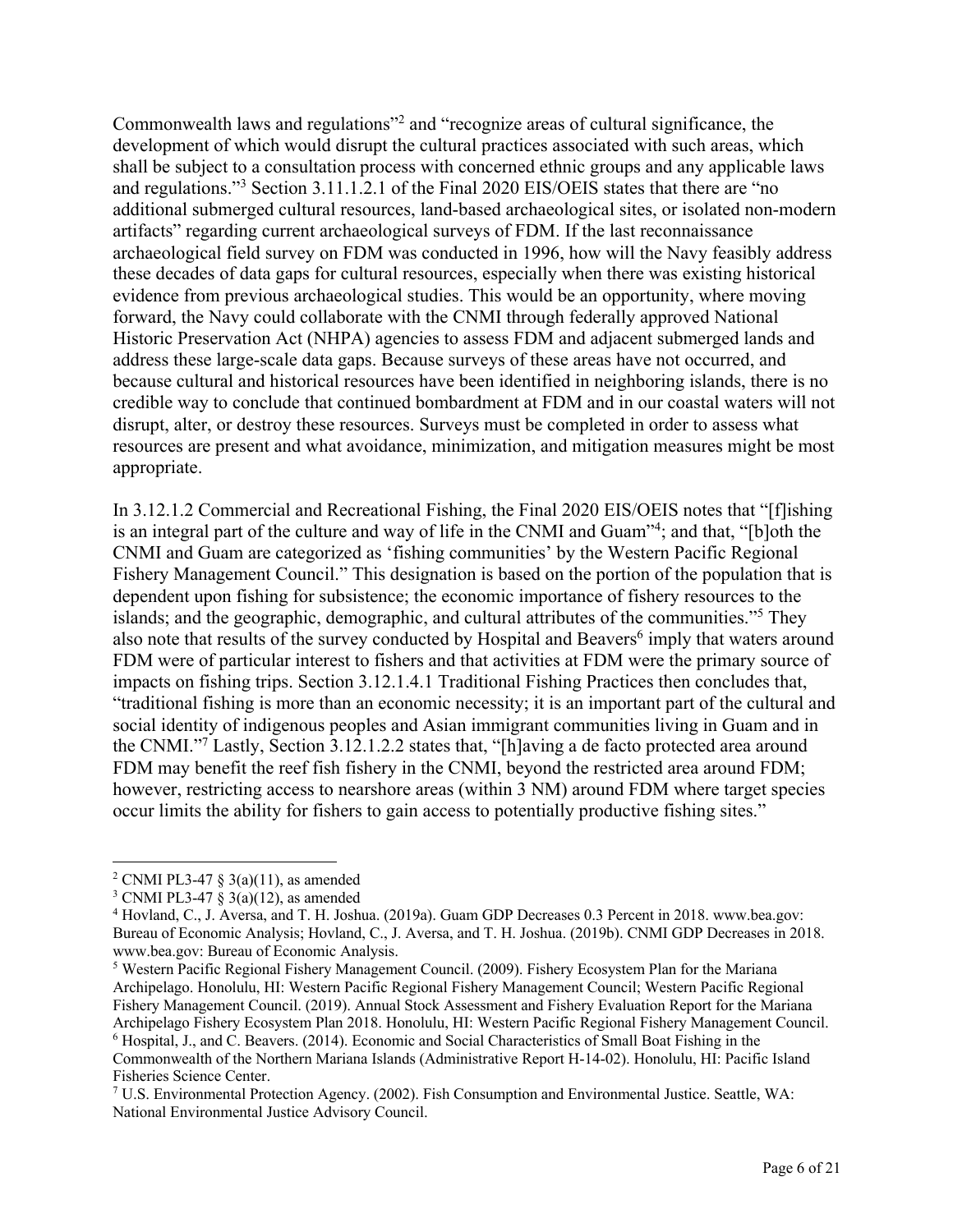The depth with which the Navy has analyzed and concluded that fishing in the Marianas is of significance and thus culturally important is echoed throughout these citations by local, scientific, and federal groups as well as individuals that submitted comments expressing these concerns. Clearly these are indications of the value of fishing, fish habitat, and public access to FDM and in our coastal waters, especially for a culture with deep traditional fishing practices. While "best available data" can be captured from a variety of studies to reach a factual conclusion data relied on here is not sufficient to support meaningful assessment of fishing restrictions and potential contamination concerns. In this case, the Navy has gone through the process of citing various best available sources, reaching a valid conclusion that fishing is a significant cultural and economic activity, but still not making a change for the benefit of local communities. Mitigation does not mean the entire three nautical mile danger zone of FDM should be lifted, but suggests that based upon both the socioeconomic and cultural value of deeply traditional fishing practices, some mitigation for public access to FDM should be considered to reduce the significance of these impacts and ensure meaningful collaboration with local communities. This could take the form of possibly lifting the exclusion zone distance to one or two NM during non-testing seasons, or requiring permits and waivers for indigenous groups to fish. Any way to mediate the loss of fishing grounds and access from decades of full closure would be a step towards a better management outcome.

Section 3.12.1.4 Environmental Justice states, "[a]ccording to the (2010) census data, 2.9 percent of employed people in the CNMI also participated in a subsistence activity (e.g., fishing), and just 0.6 percent of people who were not in the labor force participated in a subsistence activity. Therefore, approximately 3 percent of the working age population in the CNMI reported participating in a subsistence activity in the year 2010."8 While this may be true of the data captured in the 2010 census, the data set for subsistence is not captured in the questionnaire of the 2020 census currently being conducted, highlighting the need to develop improved data collection and monitoring to address this important and nuanced resource management issue. As the Navy has stated "Allen (2013) reported on the complicated issue of defining traditional fishers in the western Pacific region, including Guam and the CNMI. Many fishers identifying as traditional or subsistence fishers also participate in recreational and commercial fishing. It is not always clear when fishers are engaging in subsistence fishing, fishing for cultural or social reasons, fishing for financial gain or leisure, or some combination, which can occur even on a single fishing trip." Creating a discrepancy between subsistence and traditional fishing, especially for indigenous people who have been historically stripped of their culture and heritage, for the purpose of satisfying a checklist for Environmental Justice, denies justice to those in need of it in the first place.

Section 3.12 Socioeconomic Resources and Environmental Justice states, "[e]nvironmental justice concerns that the people of Guam and the Northern Marianas are disproportionately impacted by military training and testing in relation to other training areas available to the U.S. Navy worldwide. The military conducts training and testing activities very similar to activities proposed in the MITT SEIS/OEIS in Hawaii, Southern California, the Pacific Northwest, off the Atlantic coast, and in the Gulf of Mexico. The level of activity in most if not all of these

<sup>8</sup> U.S. Census Bureau. (2018a). *2010 Guam Summary File*. Washington, DC: U.S. Census Bureau; U.S. Census Bureau. (2018b). *2010 Commonwealth of the Northern Mariana Islands Summary File*. Washington, DC: U.S. Census Bureau.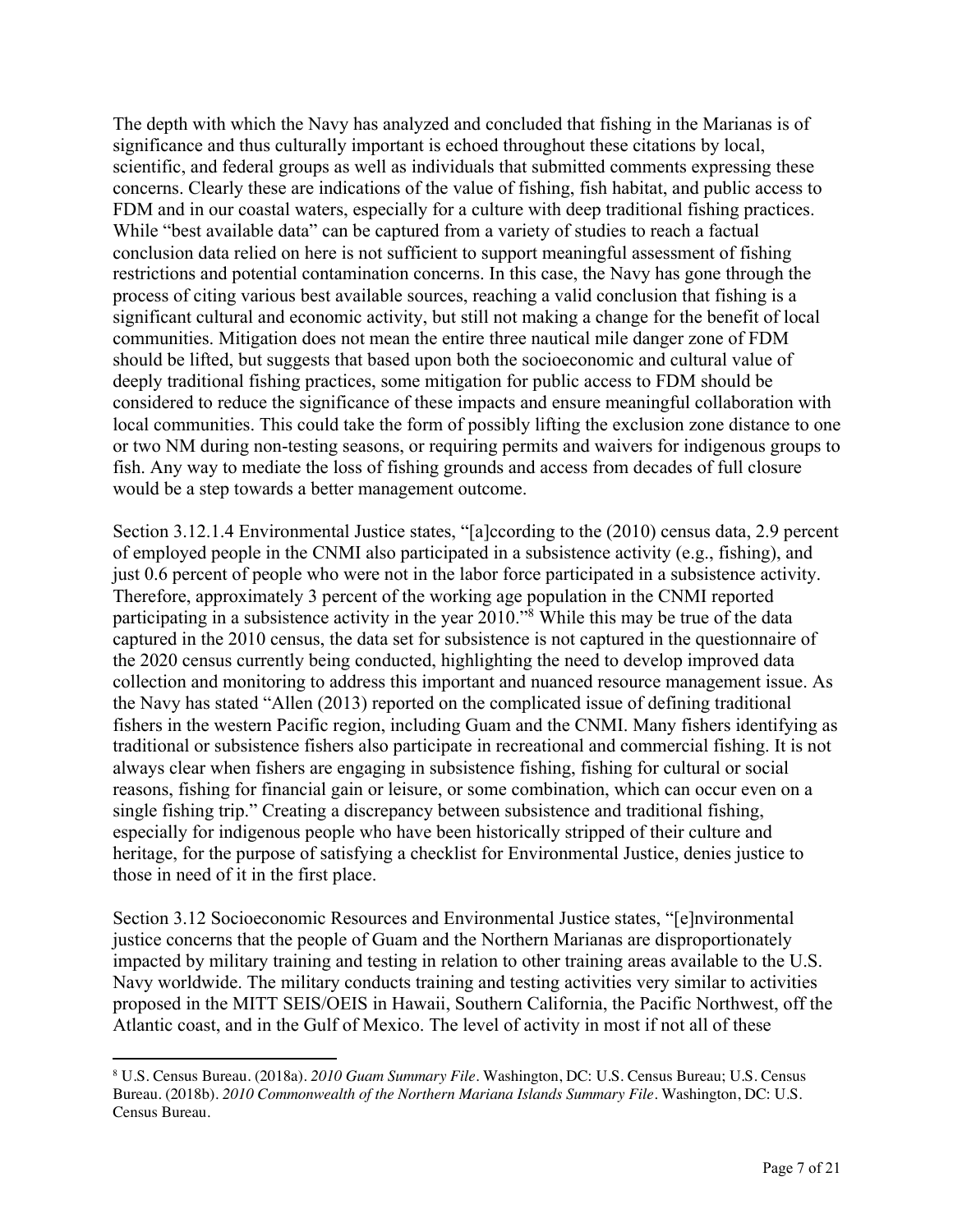locations is greater than in the MITT Study Area, and minority and low-income populations also occur in these areas." There is no clear way to measure the disproportionate level of activity because of size variations with respect to concentrated resource areas in the coastal zone. The "level of activity" may be asserted as less in the Marianas, however there is much more coastal zone that is affected in proportion to the rest of the US coastal zone, including Hawaii and Alaska. Guam (125.5km) and the CNMI (1482km) have a total of 1607.5 km of coastline in comparison to the rest of the United States (19924km), which means that the coastline of the Marianas Islands is 12.4% the size of the whole United States.<sup>9</sup> This means the impacted area is much higher in proportion in terms of land mass, coastline, critical habitat, and concentration of other natural, historical, and cultural resources. This should make a stronger case overall for the increase in protection of these fragile and limited areas that have to absorb massive amounts of direct and cumulative impacts, on top of the legacy of military activities from World War II. Additionally, the cultures and the populations of the CNMI are geographically unique, and are exposed to underlying stressors including past acts of colonialization, war, and ongoing training activities.

In the Draft SEIS comments, BECQ requested that the cumulative impacts to human health, including risks of heavy metal accumulation in fish and water be addressed. In the Final SEIS, the Navy responded that these concerns did not meet their definition of "truly meaningful" and thus did not require further analysis. Relying on reef surveys and a 2008 literature review from the Agency for Toxic Substances and Disease Registry (ATSDR) the Navy concludes that there is no likelihood of significant risks of water quality and sediment contamination or contamination of fish tissue that could increase already high rates of noncommunicable disease in our community. However, the 2008 ATSDR report was limited to the assessment of pelagic fish and concluded that these fish "would not contain high levels of explosive residues" or "pose an imminent public health hazard" and that "a seafood monitoring plan should protect people from ingesting these industrial chemicals that are known to accumulate." We again request that the Navy provide the baseline data necessary to substantiate claims that there is no risk of heavy metal and toxin accumulation in the fish, soil, or water at FMD. In the ROD, BECQ encourages the Navy to outline commitments to developing this data and reports in collaboration with CNMI before the next reauthorization period.

### **Resource Areas: Fish (& Environmental Justice)**

In 3.9.3 Public Comments: Direct and Cumulative Impacts on Fish Populations state that impacts on fish from acoustic and explosive stressors (Section 3.9.2.1, Acoustic Stressors, and Section 3.9.2.2, Explosive Stressors) may injure or kill a few individuals but are unlikely to have measurable impacts on overall stocks or populations, including ESA-listed scalloped hammerhead sharks, oceanic whitetip sharks, and giant manta rays. However, the Navy is not able to quantify the impacts because they have not provided baseline data assessments for these species, and thus are unable to measure the impacts to these fisheries stocks and ESA-listed species. They also have not provided substantial mitigation measures for these ESA-listed species or Essential Fish Habitat that will be affected by direct impacts such as underwater explosions, ship groundings, and anchor damage.

In regard to the bioaccumulation study of toxins in consumable pelagic fish, there continues to be

<sup>9</sup> CIA World Factbook. https://www.cia.gov/library/publications/the-world-factbook/fields/282.html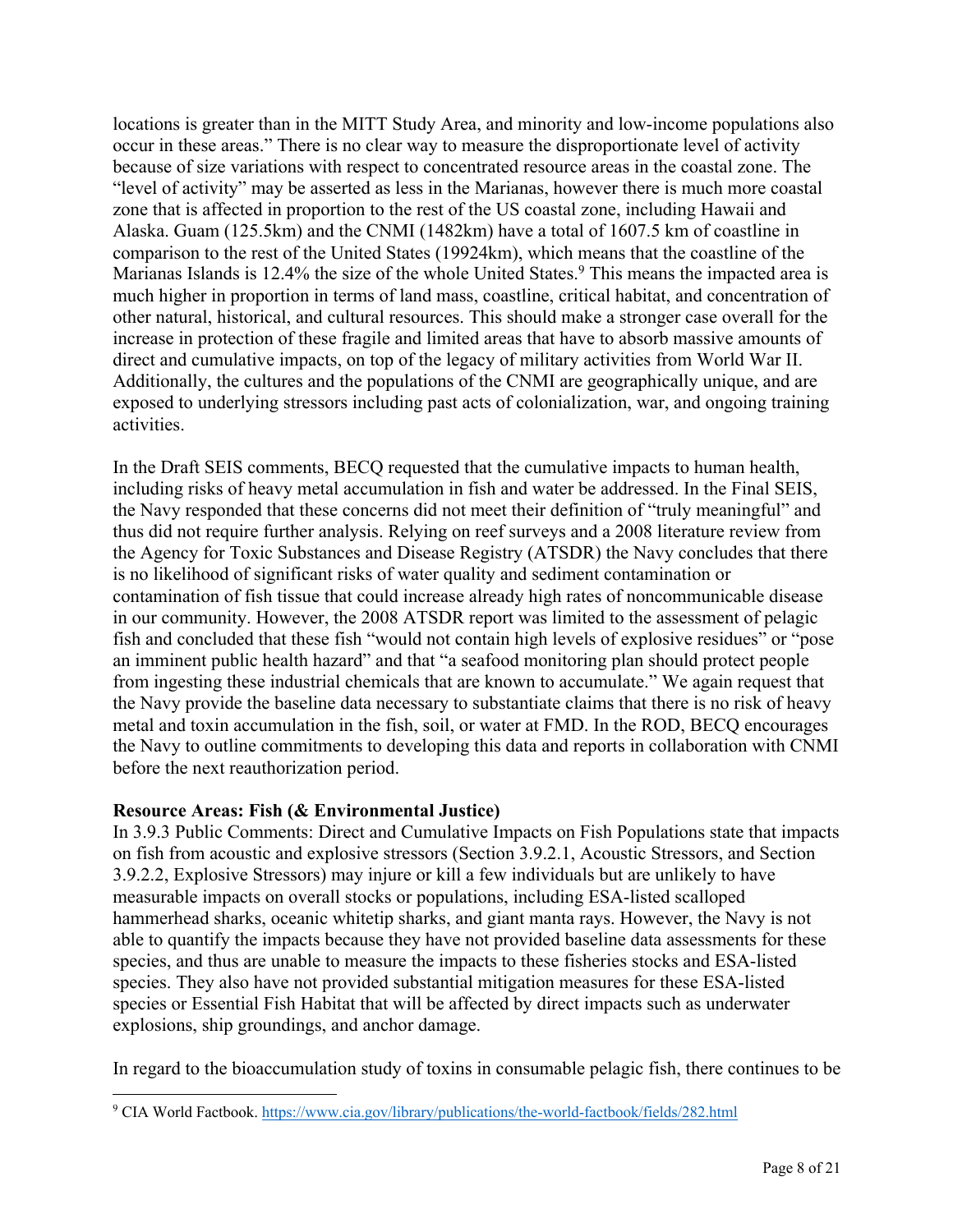many data gaps and data correlations that are insufficient to evaluate the entire scope of fisheries resources consumed within the region. The 2010 Preliminary Assessment of Pelagic Fish Caught in the Open Pacific referenced is limited in scope and action for evaluating a complete picture of the fisheries resources because it only assesses pelagic fish. Pelagic fish stay in the water column and migrate. Section 3.12.1.4.1 Traditional Fishing Practices states that, "[t]raditional fishers tend to consume non-commercial fish or shellfish at higher rates than other populations who fish, and for a greater percentage of the year, because of cultural customs or economic factors." No data for bioaccumulation in crustaceans, reef fish, and bottom-fish are assessed and these are some of the common species that are consumed by the local communities that depends on these fisheries. The study by the Agency for Toxic Substances and Disease Registry (ATSDR) states that, "[w]e cannot draw a conclusion on fish that remain near a contaminated area for long periods of time," and thus leaves a data gap for bioaccumulation with other types of vital fisheries that are consumed by the people of the Marianas. Because fish is a staple food that is consumed at higher rates and differently than assessed in non-regional studies, baseline data should be collected to verify conclusions that bioaccumulation does not pose significant health risks to our community.

The study does not evaluate information on other contaminants that may accumulate in fish including evaluation of analysis for Dioxin, Vinyl Chloride, Benzene, Ethylbenzene, Dichloroethylene, Mercury, Nitrites, Lead, and other heavy metals and chemicals of concern; or whether the contaminant concentration in fish that remain near the bombing range would be similar to fish captured in open water. Lastly, studies cited in the Supplemental EIS/OEIS are biased and utilize surrogate data from a suite of studies conducted elsewhere such as Vieques Island and Oahu, rather than data specific to the Marianas Archipelago. The Agency for Toxic Substances and Disease Registry also cite a recommendation that since chemicals such as PCBs, mercury, and arsenic accumulate in fish from multiple sources; a seafood monitoring program is recommended by various organizations. A seafood monitoring program focused on the various types of fisheries in the study area would be beneficial to addressing Environmental Justice issues outlined in Executive Order 12898 that directs "[f]ederal agencies... shall collect, maintain, and analyze information on the consumption patterns of populations who principally rely on fish and... shall communicate to the public the risks of those consumption patterns.<sup>10</sup>

None of the fish tissue studies presented by the Navy convey actual conditions and the types of fish that people typically eat in the CNMI. BECQ's Division of Environmental Quality (DEQ), which implements environmental standards that include goals to protect water quality and support human uses of our coastal waters, has requested that the Navy provide studies conducted in the CNMI in concert with BECQ and our partners at the Division of Fish and Wildlife, on territorial reef fish and bottom fish which includes all parts of fish (skin, head, eyes, gills) not just fillets or pelagic fish. The study cited in the final SEIS "Preliminary Assessment of Pelagic Fish Caught in the Open Pacific"<sup>11</sup> does not account for territorial reef fish or bottom fish and does not address areas in close proximity to known munitions waste or testing sites where

<sup>10</sup> 59 FR 7629: February 16, 1994. Executive Order (E.O.) 12898 - Federal Actions to Address Environmental Justice in Minority Populations and Low-Income Populations, President William J. Clinton.

<sup>&</sup>lt;sup>11</sup> Agency for Toxic Substances and Disease Registry, Division of Health Assessment and Consultation (2008). Letter Health Consultation: Assessment of Pelagic Fish Contamination as a Result of Chemicals on Farallon De Medinilla, CNMI.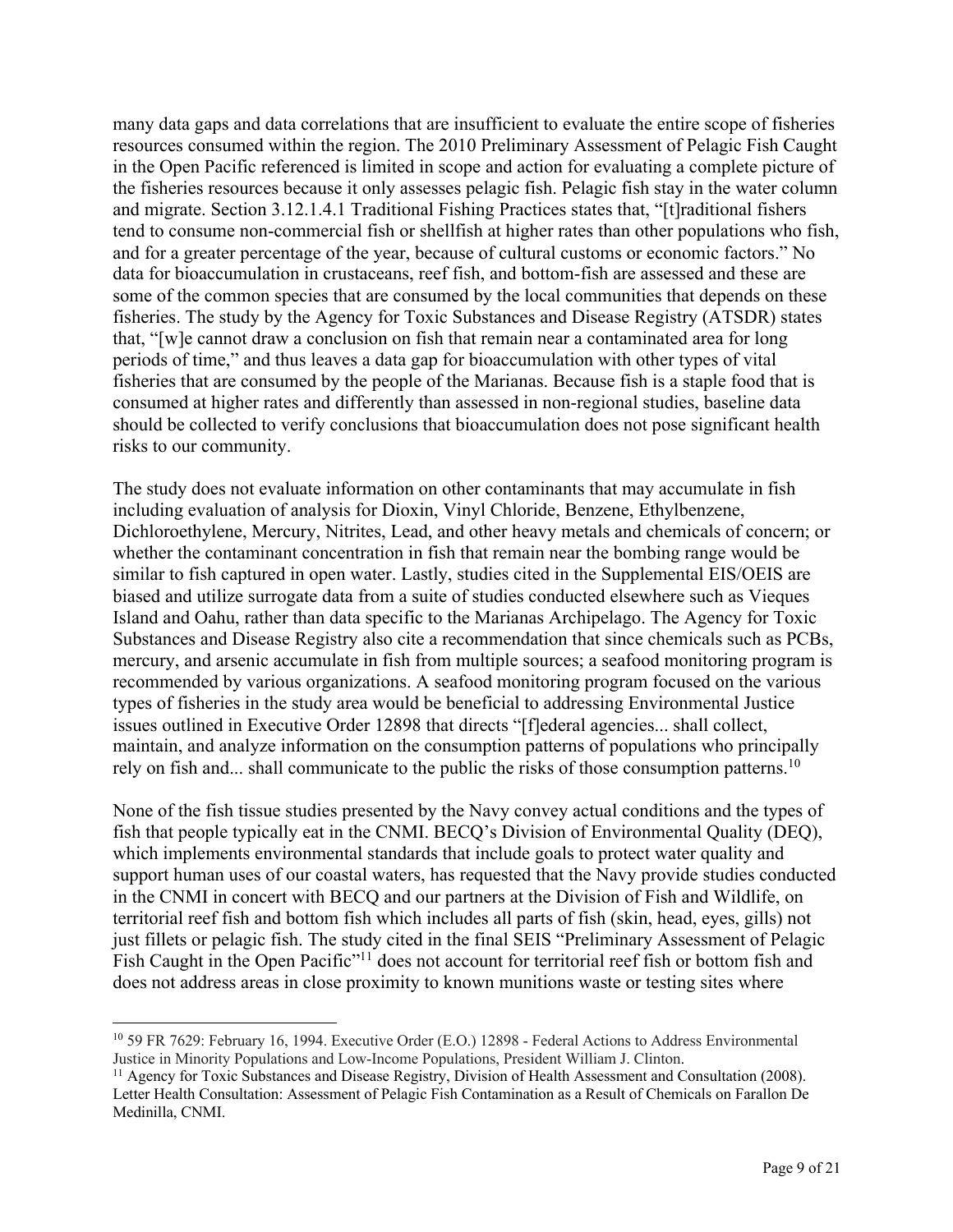contamination of fish or shellfish tissue is likely.

Without localized data, studies used to support conclusions on fish and shellfish contamination are anecdotal and present incomplete findings. The Final SEIS cites qualitative environmental condition dive studies to support marine organism health, particularly the 2016 Smith and Marx article. These dive surveys did not collect any sediment or water quality samples around FDM. No samples of biota or regularly harvested food sources were tested for heavy metals or munitions constituents. The dive studies are no substitute for a scientifically defensible water quality, sediment, or biotic tissue analysis for assessment of potential human health impacts. The Navy has had many opportunities to conduct sampling and subsequent analysis, but has refused to do so, or to involve the CNMI Government in these studies or, in recent years, even to allow us access to the waters surrounding FDM so research can be conducted.

Studies on fish tissue should be done at areas in the CNMI in close temporal and geographic proximity to where recent testing has occurred to accurately reflect the conditions existing in the CNMI, not in other places with different conditions. Several studies conducted by University of Guam, WERI Lab have documented excessive contamination of fish, shellfish, seagrass, and other biota at WWII munitions dumpsites in and around Saipan. Therefore, it can be expected that sites around FDM contain excessive contamination. Studies of relevance that support this conclusion not included in the Final SEIS include:

- Denton, G.R.W., Brookins, Cruz, Duenas, Gawel, and Mills (2018). Heavy Metal Assessment of Sediments and Selected Biota from American Memorial Park Nearshore Waters, Saipan, Commonwealth of the Northern Mariana Islands (CNMI). WERI Technical Report, January 2018.
- Denton, G.R.W., Morrison, Bearden, Houk, Starmer, and Wood (2009). Impact of a coastal dump in a tropical lagoon on trace metal concentrations in surrounding marine biota: A case study from Saipan, Commonwealth of the Northern Mariana Islands (CNMI). Marine Pollution Bulletin 25 (2009) 424-455.
- Denton, G.R.W., Bearden, B.G., Houk, P., Starmer J.A. & Wood H.R. (2008). Heavy Metals in Biotic representatives from the Intertidal Zone and Nearshore Waters of Tanapag Lagoon, Saipan, Commonwealth of the Northern Mariana Islands (CNMI). WERI Technical Report No. 123: 50 pp.

### **Resource Areas: Marine Mammals**

Mitigation measures currently proposed for the suite of possible impacts to Marine Mammals is concerning, particularly because of the history of military related activities affecting marine mammals and both alternatives having potential for risks and increased impacts. For example, simply stating that expended materials will not be ingested by marine mammals regardless of depth, without monitoring, is not sufficient. Sonar and explosives on marine mammals, specifically in the Marpi Reef Area and Chalan Kanoa Reef Areas (3.4-225) have not been fully addressed. Evidence presented in the MITT suggests that humpback whales have been sighted and recorded from December through April, with male humpback songs recorded from December through April, and in Tinian during June to October (p3.4-21). However, the Navy will conduct a maximum combined total of 20 hours of active sonar within the Marpi Reef Mitigation Area and Chalan Kanoa Reef Mitigation Area, and possibly more depending on national security (Table 5.19: Mitigation Areas for Marine Mammals and Sea Turtles). Data on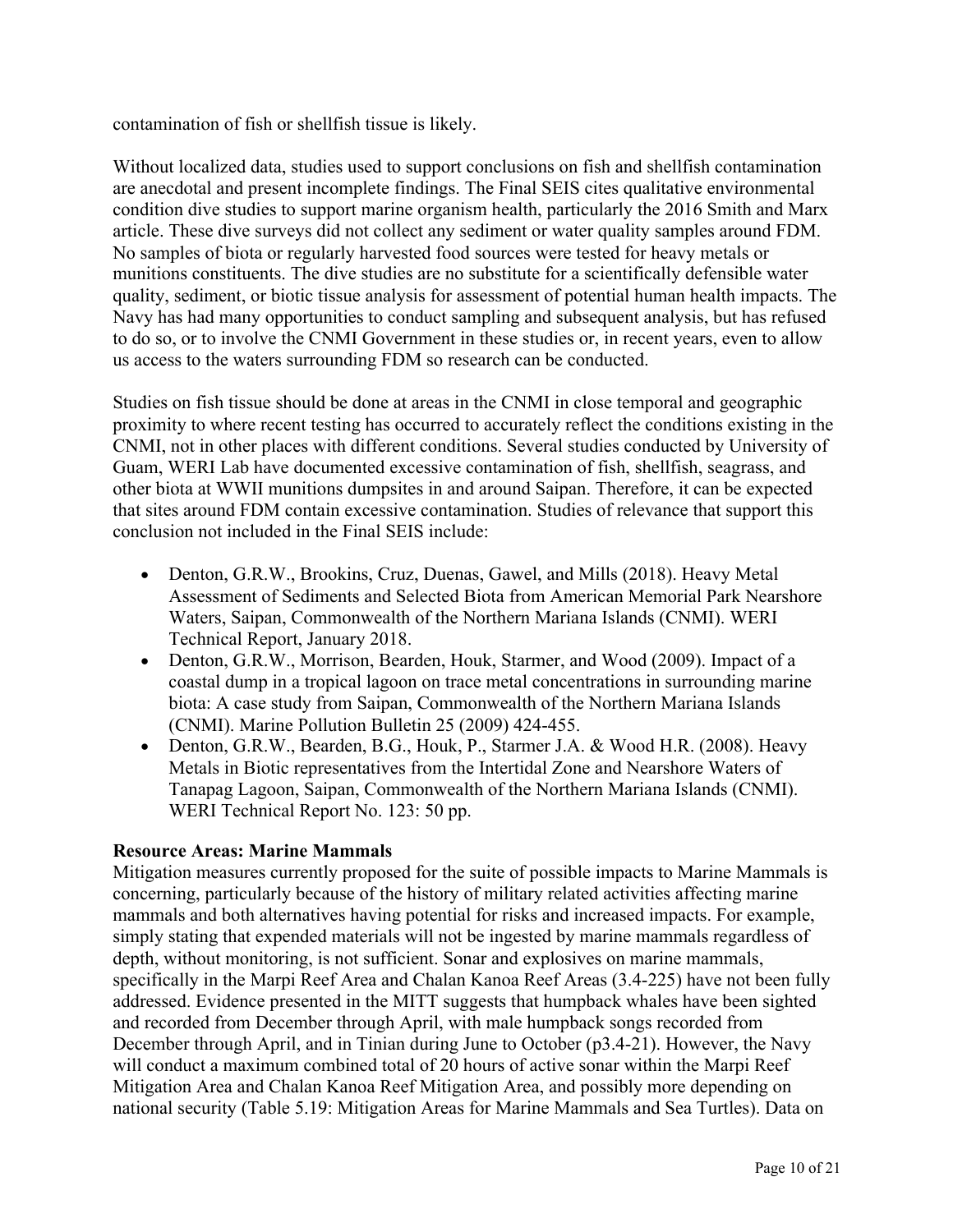blast injury to marine mammals and sea turtles is limited or generally not available. Stating that there may be no mortalities due to explosives does not justify the possibility of this occurrence. It would be diligent on the Navy's end to thoroughly assess the impacts of explosives on marine mammals and to not engage in harassment activities in areas designated to mitigate for impacts from use of the rest of the MITT range.

Section 2.4.1.4 Alternatives Including Geographic Mitigation Measures within the Study Area states that "the Navy considered but did not develop an alternative based solely on geographic mitigation that would impose time or area restrictions on specific areas in the Study Area, such as areas associated with the presence of specific species." Many species such as sperm whales, toothed whales, beaked whales, dolphins, and other cetaceans have been detected in the study area year-round (pp11 Cetacean Monitoring in the Mariana Islands Range Complex 2014), however humpback whales are seasonal. Considering the large scope of these areas and the presence of various species of marine mammals and sea turtles, it appears that the Chalan Kanoa Reef and Marpi Reef presents options for more meaningful mitigation if sonar was avoided during seasonal trends on presence of humpback whales during the December through April timeframe. Studies of relevance not included in the Final EIS include:

- Dolman, S. J., Weir, C. R., & Jasny, M. (2009). Comparative review of marine mammal guidance implemented during naval exercises. Marine Pollution Bulletin, 58(4), 465-477.
- Hill, M. C., Bradford, A. L., Steel, D., Baker, C. S., Ligon, A. D., Acebes, J. M. V., ... & Okabe, H. (2020). Found: a missing breeding ground for endangered western North Pacific humpback whales in the Mariana Archipelago. Endangered Species Research, 41, 91-103.
- Simonis, A. E., Brownell Jr, R. L., Thayre, B. J., Trickey, J. S., Oleson, E. M., Huntington, R., & Baumann-Pickering, S. (2020). Co-occurrence of beaked whale strandings and naval sonar in the Mariana Islands, Western Pacific. Proceedings of the Royal Society B, 287(1921), 20200070.

These studies confirm that marine mammals are likely to exhibit lasting effects from sonar exposure which includes "statistically significant" evidence that sonar is a major factor in recent beaked whale beaching events. Hill's 2020 publication confirmed that humpback whale breeding grounds are indeed present in our region, suggesting biologically distinct and significant populations overwinter in our waters. Merely reducing sonar use in these areas does not reduce the risk of what could be devastating population impacts, particularly if rare and hard to visually detect whale calves are lost due to sonar use or vessel strikes. To address the substantial uncertainties regarding the abundance and extent of marine mammals, sonar and explosive training activities should not be conducted in CNMI's coastal areas and in recorded breeding and feeding habitats until additional data to substantiate the significance of impacts to our resident whale populations are provided through long-term and localized assessments.

# **Resource Areas: Marine Invertebrates**

On page ES-21 – Vol 1., Table ES.5-1, Section 3.8 (Marine Invertebrates): "The impact of physical disturbance and strike stressors on marine invertebrates is likely to cause injury or mortality to individuals, such as corals on nearshore reefs, but impacts on populations would be negligible because (1) the area exposed to the stressor is extremely small (localized) relative to most marine invertebrates' ranges…" and also cited on pg. 3.8-14 – Vol 2., 3.8 Marine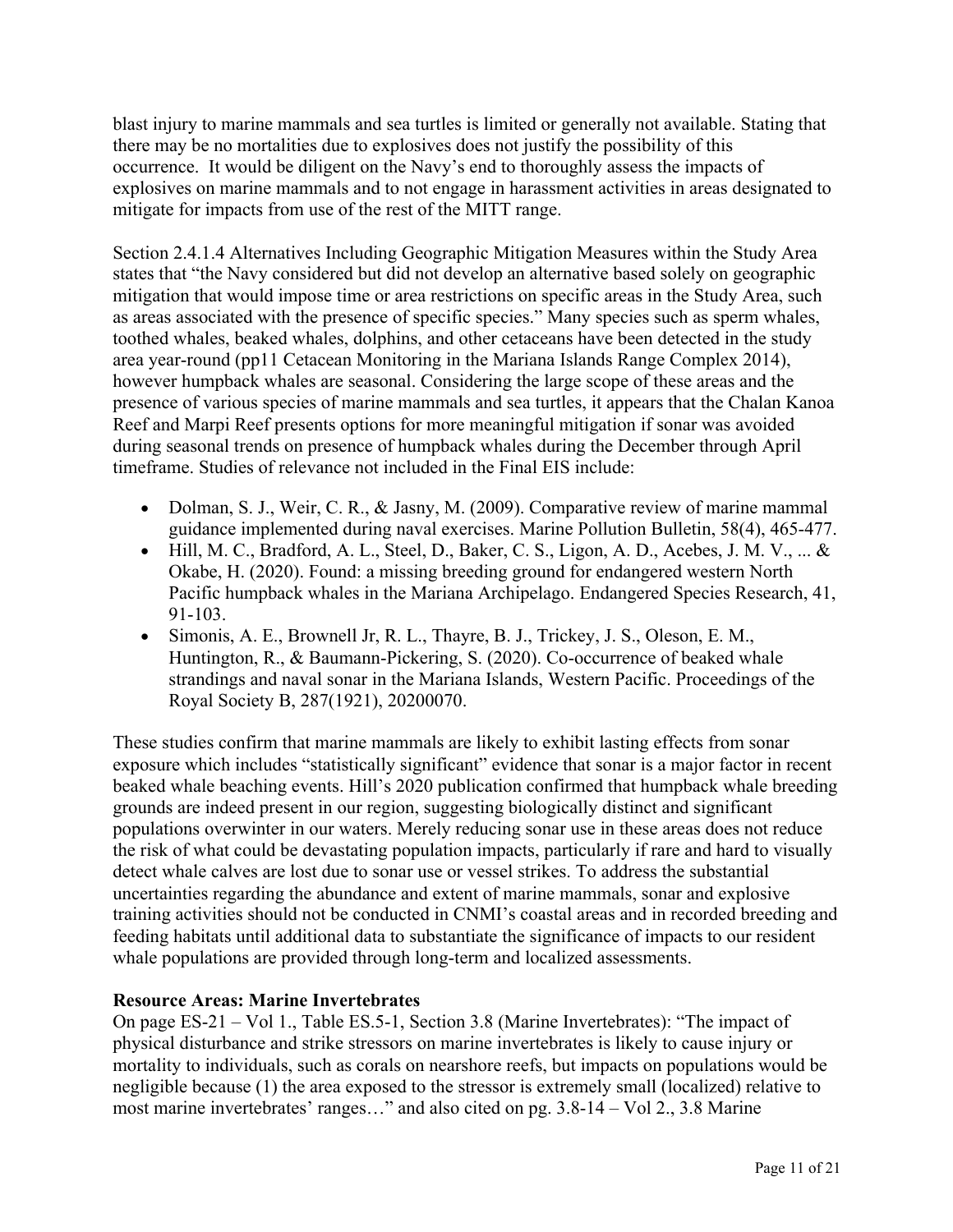Invertebrates: Section 3.8.2.4.1 Impacts from Physical Disturbance and Strike Stressors Under Alternative 1: "However, the combined consequences of all physical disturbance and strike stressors could degrade habitat quality at some locations. As stated above, combat swimmers and Marines may be required to walk through nearshore areas and reefs during these activities, potentially causing damage to coral species. As stated in the 2015 MITT Final EIS/OEIS and above, these activities could cause injury or mortality to individuals, but impacts on marine invertebrate populations, including ESA-listed corals, are unlikely."

In response to the two quotations above concerning marine invertebrates, assessing species or population level impacts of marine invertebrate populations for shallow coral reefs provides an incomplete analysis on the environmental impacts for our region. We do share coral species that have a wide geographic range within the Indo-Pacific, however, the Marianas region is isolated in terms of genetic connectivity to the rest of Micronesia, where the majority of coral and fish larvae originate from Saipan and Tinian<sup>12</sup>. This is due to the westward flow of the Northern Equatorial current that limits larval dispersal throughout the Marianas chain. Therefore, the conclusion that marine invertebrates at the population level will not be negatively impacted is inaccurate. The local population in the CNMI has suffered severe coral mortality from back to back bleaching events in 2013, 2014, 2016, and 2017. <sup>13</sup> Any loss in marine invertebrates (especially for corals) can impede recovery for the coral reefs of the CNMI that are still recovering from mass bleaching events, two category 5 typhoons, and multiple crown-of thorns outbreaks.

Additionally: "The impact of fiber optic cables, guidance wires, and decelerators/parachutes on marine invertebrates is not likely to cause injury or mortality to individuals, and impacts would be negligible because (1) the area exposed to the stressor is extremely small (localized) relative to most marine invertebrates' ranges, (2) the activities are dispersed such that few individuals could conceivably be exposed to more than one activity, and (3) marine invertebrates are not particularly susceptible to entanglement stressors." Marine invertebrates, especially benthic organisms, are susceptible to entanglement stressors from a variety of sources (de Carvalho-Souza et al., 2018), including abandoned fishing gear, plastics, marine debris from storms, and military expendable materials. The statement that marine invertebrates are not particularly susceptible to entanglement is unsubstantiated.

Page 3.8-1 – Vol 2., 3.8 Marine Invertebrates states that "[c]oral reefs within the Mariana Islands are moderately impacted, and their overall condition is considered fair. Coral reefs in the

https://doi.org/10.1007/s10872-014-0251-7; Maynard, J. A., McKagan, S., Raymundo, L., Johnson, S., Ahmadia, G. N., Johnston, L., et al. (2015). Assessing relative resilience potential of coral reefs to inform management. Biological Conservation, 192, 109–119. https://doi.org/10.1016/j.biocon.2015.09.001; Randall, R. H. (1995). Biogeography of Reef-Building Corals in the Mariana and Palau Islands in Relation to Back-Arc Rifting and the Formation of the Eastern Philippine Sea. Nat. Hist. Res., 3(2), 193–210.

<sup>13</sup> Heron, S. F., Johnston, L., Liu, G., Geiger, E. F., Maynard, J. A., De La Cour, J. L., et al. (2016). Validation of reef-scale thermal stress satellite products for coral bleaching monitoring. Remote Sensing, 8(59), 1–16. https://doi.org/10.3390/rs8010059; Reynolds, T., Burdick, D., Houk, P., Raymundo, L., & Johnson, S. (2014). Unprecedented coral bleaching across the Marianas Archipelago. Coral Reefs, 33, 499. https://doi.org/10.1007/s00338-014-1139-0

<sup>&</sup>lt;sup>12</sup> Kendall, M. S., & Poti, M. (2014). Potential larval sources, destinations, and self-seeding in the mariana archipelago documented using ocean drifters. Journal of Oceanography, 70(6), 549–557.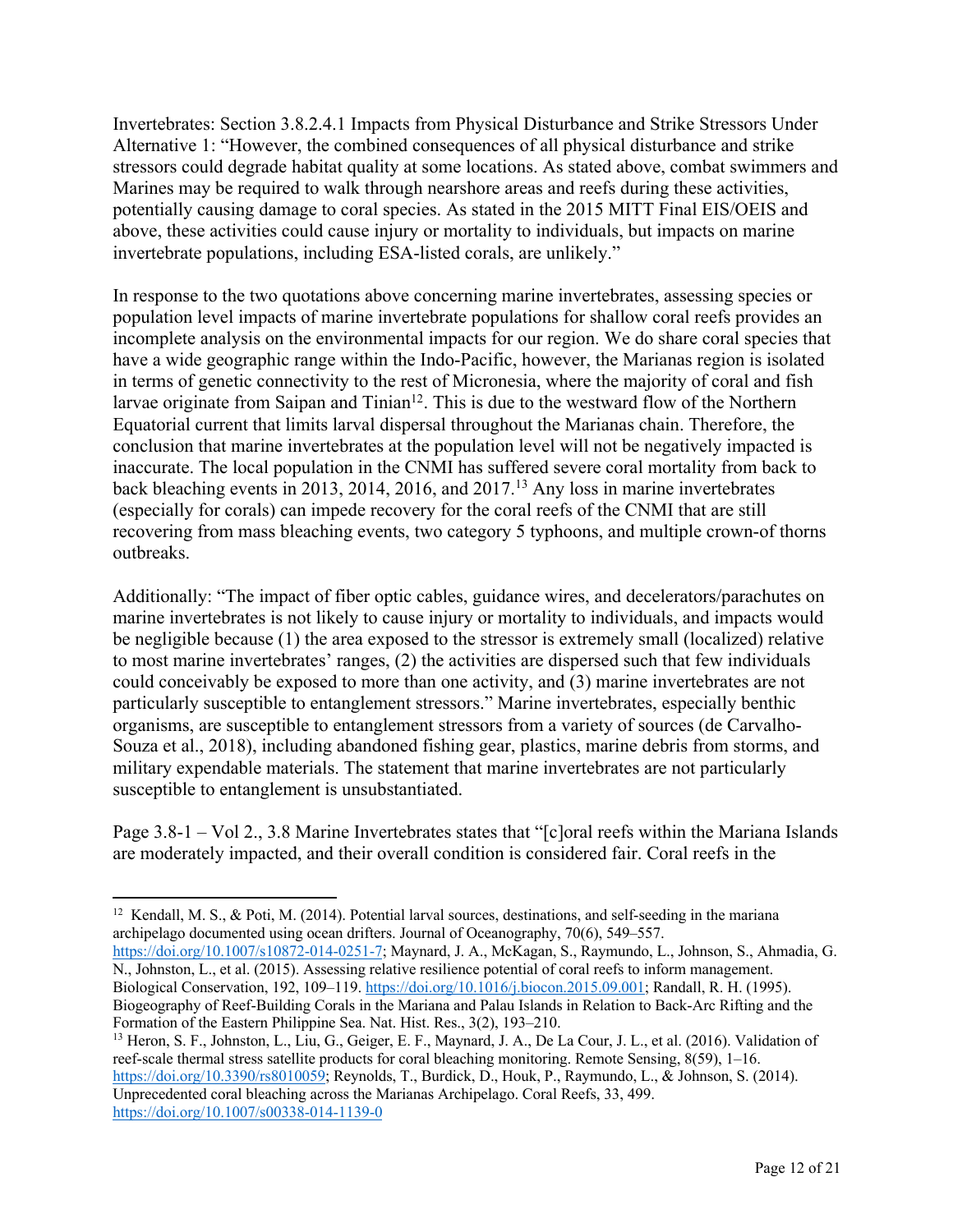northern islands are in good condition, while the southern islands such as Saipan had the most diverse types of coral reefs and associated habitats in the Mariana Islands.<sup>14</sup> The final document listed coral reefs in the Northern islands as in good condition, which is a misrepresentation of NOAA's 2018 report. The coral and algae cover in the Northern Islands was rated as fair due to the detrimental impacts of ocean warming and acidification. The rating of 80% (good is rated between 80-100), was reported for fish in the Northern Islands. The final document also failed to cite important references documenting mortality and bleaching extent conducted in 2014:

- Heron, S. F., Johnston, L., Liu, G., Geiger, E. F., Maynard, J. A., De La Cour, J. L., et al. (2016). Validation of reef-scale thermal stress satellite products for coral bleaching monitoring. Remote Sens. 8, 1–16. doi:10.3390/rs8010059.
- Reynolds, T., Burdick, D., Houk, P., Raymundo, L., and Johnson, S. (2014). Unprecedented coral bleaching across the Marianas Archipelago. Coral Reefs 33, 499. doi:10.1007/s00338-014-1139-0.

The Navy also states, "The nearshore physical environment and basic habitat types at FDM have remained unchanged over the 13 years of survey activity." Considering that the 13 years of survey activity on FDM summarized in the final document began after military activity had already been ongoing, no change in the benthic habitat structure does not validate the conclusion that no impact occurs. The military lease of FDM started in the 1970s, and any negative impact over the next 30 years would not be detected, especially if there was permanent loss in coral cover and damage to the substrate. Survey data is biased in that only already disturbed habitats are assessed on FDM with initial underwater surveys starting in 1997. <sup>15</sup> It is not possible to ascertain the reef condition before military use began, however, halting activity and monitoring any recovery would be able to test if any impacts occur. The Carilli et al. (2020) study documented that much of the hardbottom habitat around FDM has coral cover below 10%. Maintaining coral cover above 10% is a critical threshold for sustaining reef function.<sup>16</sup> Considering that most of FDM's reefs are below this critical threshold, signals that the reefs there may require new conservation management strategies to restore ecosystem function. The past documentation of severe bleaching events occurring on FDM and the rest of the Marianas supports halting activities to allow for recovery of the coral reef habitats.

On page 3.8-8 – Vol 2., 3.8 Marine Invertebrates, Section 3.8.2.2 Explosive Stressors it states that, "[a]lthough the vast majority of explosions occur at distances greater than 3 nautical miles from shore (where water depths are greater than the depths where shallow-water coral species occur), some explosions may occur close to marine invertebrates that would kill or injure those invertebrates. Explosions near the seafloor and very large explosions in the water column may impact shallow-water corals of any life stage, hard-bottom habitat and associated marine

<sup>&</sup>lt;sup>14</sup> National Oceanic and Atmospheric Administration – Coral Reef Conservation Program (NOAA CRCP) in collaboration with University of Maryland – Center for Environmental Science. (2018). Coral Reef Condition: A Status Report for the Northern Mariana Islands.

<sup>&</sup>lt;sup>15</sup> Smith, S. H., & Marx, D. E. (2016). De-facto marine protection from a Navy bombing range: Farallon De Medinilla, Mariana Archipelago, 1997 to 2012. Marine Pollution Bulletin, 102, 187–198. https://doi.org/10.1016/j.marpolbul.2015.07.023

<sup>16</sup> Darling, E. S., Mcclanahan, T. R., Maina, J., & Gurney, G. G. (2019). Social–environmental drivers inform strategic management of coral reefs in the Anthropocene. Nature Ecology & Evolution, 3, 1341–1350. https://doi.org/10.1038/s41559-019-0953-8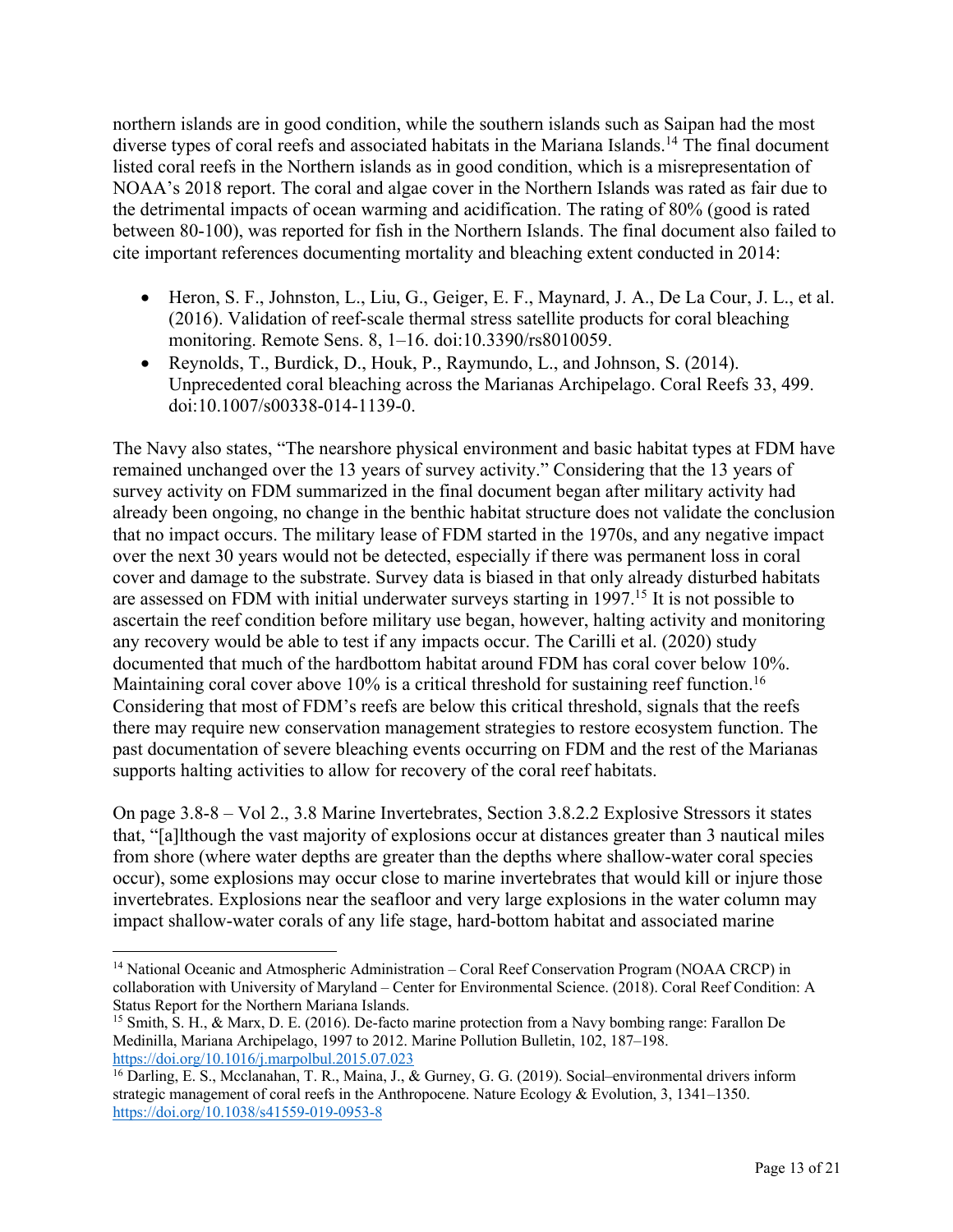invertebrates, and deep-water corals." The exact footprint location of explosions needs to be outlined and detailed on a map in relation to coral reefs. Having some explosions near the sea floor that can impact shallow water corals is not acceptable. Information is needed on the depth range, and intensity of explosive devices to properly ascertain the level of impact.

Raising similar concerns, page 3.8-13 – Vol 2., 3.8 Marine Invertebrates, Section 3.8.2.4 Physical Disturbance and Strike Stressors states, "[s]uch widespread populations are difficult to evaluate in terms of Navy training and testing activities that occur intermittently and in relatively small patches in the Study Area." Considering military activities occur in small patches within the study area, it is not difficult to assess impact on marine invertebrates. Detailed maps outlining the footprint of activities and location or overlap on coastal resources needs to be produced for proper assessment. The Final 2020 EIS/OEIS lacks these detailed maps, and simply listing activities and broad areas in a table is not adequate for an environmental impact statement. The section also states, "This would include amphibious and expeditionary events such as Amphibious Assaults, Amphibious Raids, Personnel Insertion/Extraction, and Underwater Surveys, which are proposed to continue in this SEIS/OEIS. These activities could occur at beaches at Babui, Chulu, and Dankulo on Tinian and could also occur at Dry Dock Island in Apra Harbor at Dadi Beach on Guam." Unai Babui in Tinian is designated as a training area in the MITT EIS, and is one of DCRM's long-term marine monitoring sites since 2001. Since 2009, Unai Babui has had a steady decline in coral cover with a large increase in macroalgae cover, and loss in crustose coralline algae (CCA). CCA is extremely important in strengthening reef structure and are resistant to ocean acidification.<sup>17</sup> Coral cover at Unai Babui is hovering at less than 10% and for Unai Dankulo at less than 15% in 2018. Maintaining coral cover above 10% is a critical threshold for sustaining reef function.<sup>18</sup> The shallow water reefs around Tinian are already vulnerable from past storm and bleaching disturbances, and decline in coral cover is now at a critical threshold where further loss can severely reduce chances of recovery. In addition, any damage to reef structure, whether live or dead coral, will degrade habitat quality by accelerating reef breakage and loss of structural complexity, resulting in loss of habitat for diverse species, potential loss of storm protection, and accelerated erosion of the reef. Therefore, proposed amphibious and expeditionary activities will put CNMI's coastal resources at risk of further degradation.

Other notable areas for Marine Invertebrates include page 3.8-18 – Vol 2., 3.8 Marine Invertebrates, Section 3.8.2.7 Secondary Stressors which notes, "[e]ncrusting organisms residing on hard bottom can be impacted by persistent silting from increased turbidity. However, the impacts of explosive byproducts on sediment and water quality would be indirect, short term, local, and negative. Explosive ordnance could loosen soil on FDM, and runoff from surface drainage areas containing soil and explosive byproducts could subsequently enter nearshore waters. Impacts on marine invertebrates from erosion or sedimentation could occur." Consistent

<sup>17</sup> Nash, M. C., Opdyke, B. N., Troitzsch, U., Russell, B. D., Adey, W. H., Kato, A., et al. (2013). Dolomite-rich coralline algae in reefs resist dissolution in acidified conditions. Nature Climate Change, 3, 268–272. https://doi.org/10.1038/nclimate1760; Nelson, W. A. (2009). Calcified macroalgae - critical to coastal ecosystems and vulnerable to change: A review. Marine and Freshwater Research, 60(8), 787–801. https://doi.org/10.1071/MF08335

<sup>&</sup>lt;sup>18</sup> Darling, E. S., Mcclanahan, T. R., Maina, J., & Gurney, G. G. (2019). Social–environmental drivers inform strategic management of coral reefs in the Anthropocene. Nature Ecology & Evolution, 3, 1341–1350. https://doi.org/10.1038/s41559-019-0953-8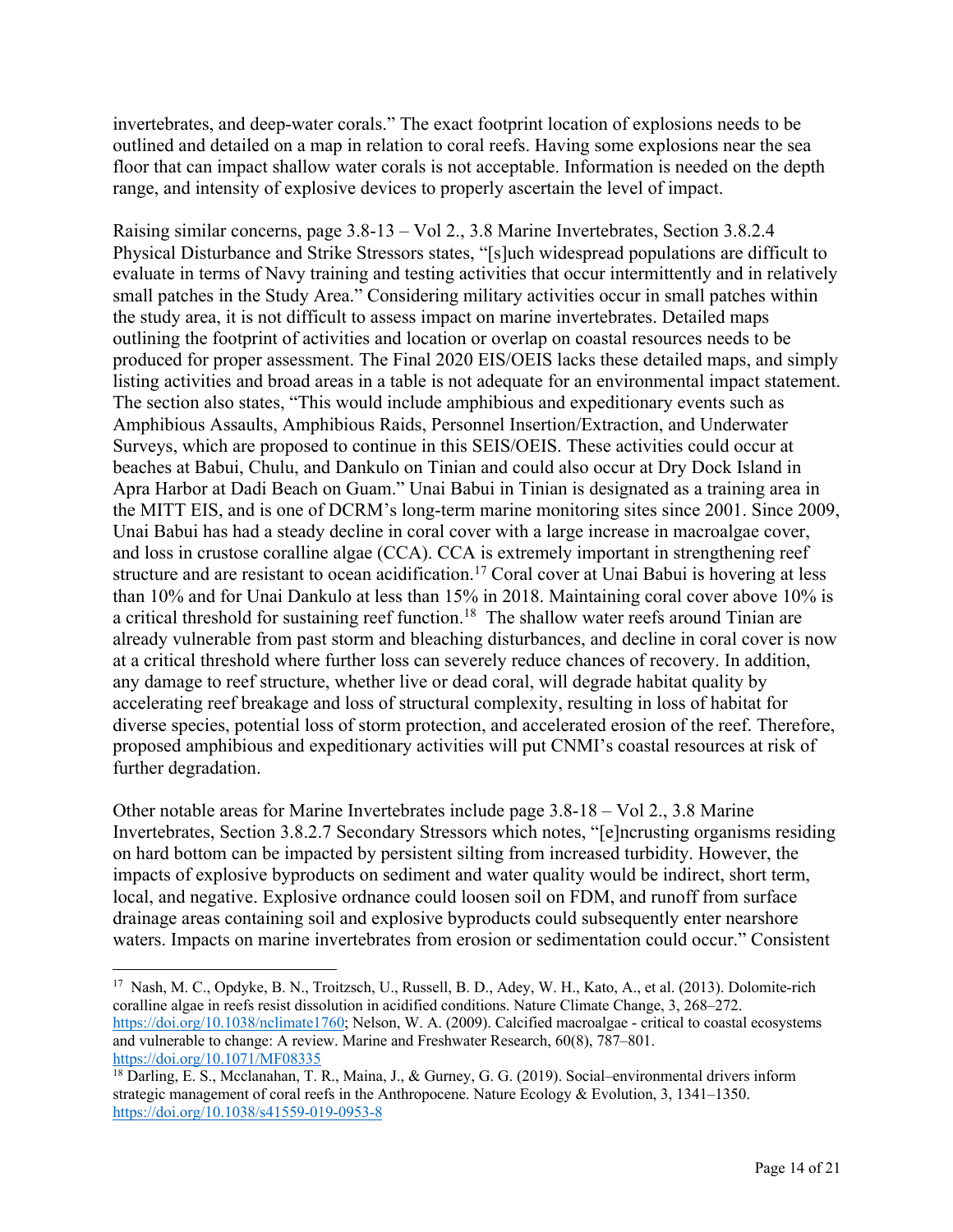monitoring of sedimentation, turbidity, and other secondary stressors should be conducted to demonstrate what level of impact military activities have on marine invertebrates, and document the extent of sediment plumes or reduced water quality occurs before and after activities. Monitoring these secondary stressors can be included within the standard operating procedures and mitigation section.

The Public Comments section page 3.8-19 – Vol 2., 3.8 Marine Invertebrates Section 3.8.3 says, "As described in the 2015 MITT Final EIS/OEIS, corals throughout the Study Area may be exposed to non-impulse sounds generated by sonar and other transducers, vessels, and aircraft during training and testing activities. However, the vast majority of underwater acoustic sources would not be used in the shallow waters (less than 100 ft. [30 m.]) where the majority of coral species are known to exist." The limit of 100 ft for where sonar activities will occur is not deep enough to avoid corals, as much of the hardbottom habitats extend beyond 100 ft with continuous reef habitat. The depth limit should be extended beyond where coral reef habitat occurs.

An additional Public Comment states, "[t]his information supports the conclusions from the 2015 MITT Final EIS/OEIS that secondary impacts on coral reefs from explosives and explosive byproducts could occur, while impacts on marine invertebrates from erosion or sedimentation are not anticipated." Information was not provided that addressed how ESA-listed corals will be avoided around FDM. Carilli et al. (2020) documented presence of ESA listed corals in shallow waters. Although described as "rare", which supports their endangered status, no plan was described to avoid further impacts on the shallow reef areas around FDM. Especially, since much of the reef has been impacted by bleaching and military activity since the 1970s, and identification of reef area with coral cover up to 30% warrants protection of FDM's coastal resources. Since, no information is available prior to 1975, on the status of FDM's coral reefs, surveys conducted between  $1997-2012$ ,<sup>19</sup> would not be able to detect negative impacts that have accumulated over the past 45 years.

Healthy marine habitats and species are critical resources that are actively managed in the CNMI. While BECQ has regularly requested coordination to support involvement in pre- and post-operation surveys, and although this was referenced in prior MITT Federal Consistency discussions, the Navy has not extended opportunities to engage in these data collection and monitoring efforts. Local resource managers should be involved in assessing high value resource areas before and after operations. Lacking this data, it is unclear to what extent regular exercises may cause measurable impacts, and resource managers are ill equipped to monitor the health of these fragile systems and health to ensure impacts are not significant. Both water quality degradation from ongoing exercises as well as direct impacts from use of explosives and ship groundings should be assessed. Risks of significant direct and cumulative impacts should be avoided through implementation of invasive species management measures and mitigated through support of species studies and coral restoration programs ongoing in the Marianas. To minimize the impacts of ongoing actions the Navy should support preventative planning efforts to support the resilience of our valuable reef systems. For example, although the Navy has stated

<sup>19</sup> Smith, S. H., & Marx, D. E. (2016). De-facto marine protection from a Navy bombing range: Farallon De Medinilla, Mariana Archipelago, 1997 to 2012. Marine Pollution Bulletin, 102, 187–198. https://doi.org/10.1016/j.marpolbul.2015.07.023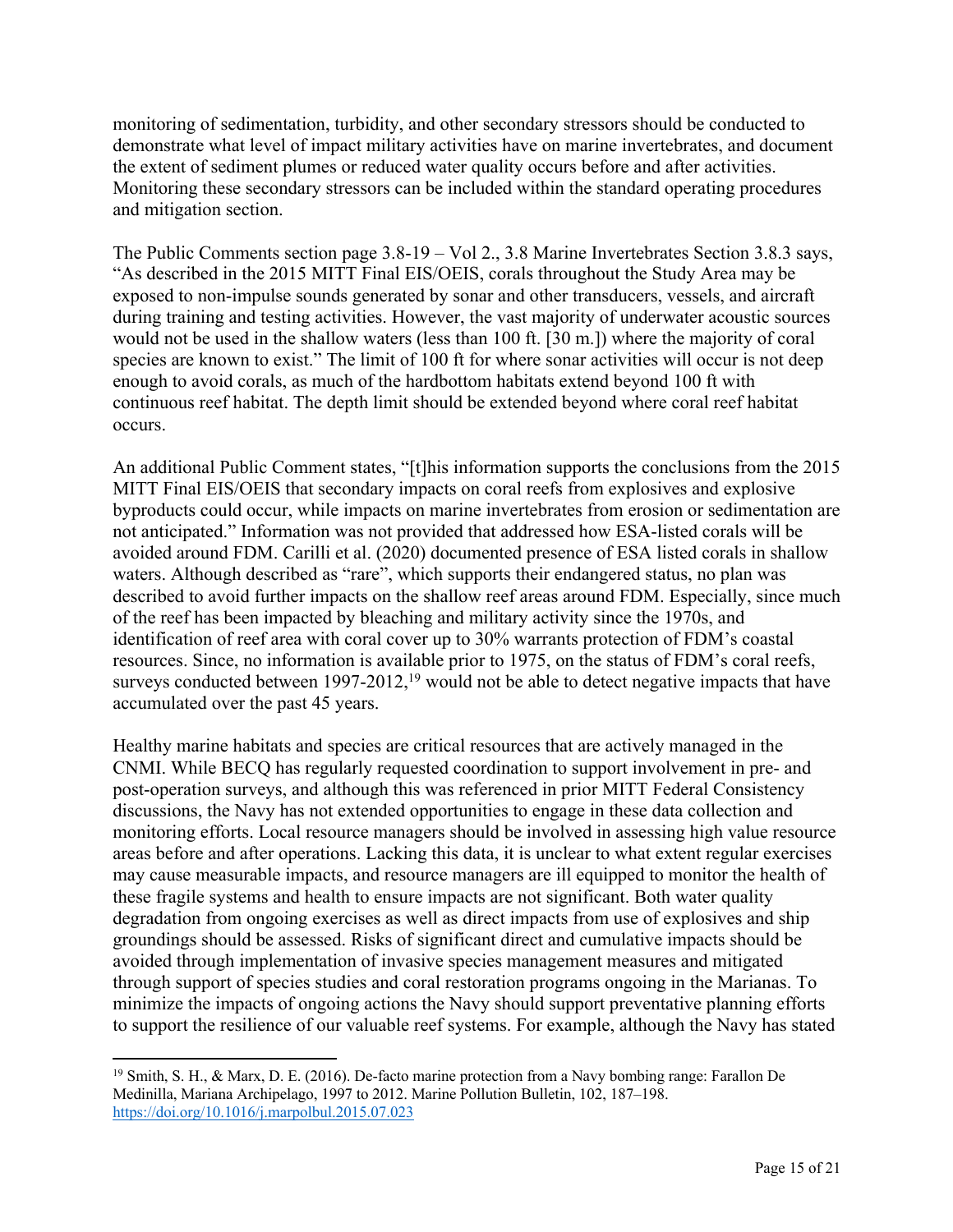that vessel groundings are not "reasonably foreseeable", the 2017 vessel grounding caused by MITT operations on Guam triggered a need for additional response and assessment of damages. This analysis does not reflect the CNMI's policy for corals, seagrass, and wetlands where, because these systems provide over \$120M in benefits to the people of the Marianas annually, we strive to undertake projects that ensure "no loss" of these resources. The Navy should establish collaborative, locally coordinated programs to assess and respond to reef damage caused by unanticipated events such as ship grounding and anchor damage to reduce the significance of the proposed actions.

### **Resource Areas: Marine Habitats and Marine Vegetation**

As cited on page ES-9 – Vol 1., Table ES.5-1, Section 3.3 (Marine Habitats): "However, the impact of physical disturbance and strike stressors on marine habitats would remain inconsequential because (1) vessel and in-water activities that could come into contact with marine substrates would be located in previously disturbed areas (i.e., nearshore shallow waters), (2) military expended materials could be colonized by benthic organisms, and (3) seafloor devices would be used predominantly in previously disturbed areas and therefore would not be expected to affect marine substrates." In response to reason 1 and 3 listed in the quotation above, having activities occur in "previously disturbed areas" does not support continued disturbance of marine habitats. This further supports that activities should be halted to allow for marine habitats to recover from past disturbances. In response to justification 2, colonization of artificial structures by benthic organisms does not confer the same ecological function as natural or carefully designed artificial reefs. An artificial reef can have reduced secondary production and diversity due to reduced surface area in comparison to a natural reef. <sup>20</sup> Military expended materials can cause more damage if not anchored to the substrate through movement from strong currents, surge, or storms that damage adjacent marine habitats and prevent benthic organisms from colonization. For example, off of Tinian there is a previous dumpsite of military expended materials (tires, vehicle parts, etc.) that for decades has not been colonized by benthic organisms and instead is a hazardous and biologically limited impacted zone.

According to Smith & Marx (2016), three inert bombs weighing 500lbs each caused a total of 51  $m<sup>2</sup>$  damage off of FDM in 2007. Subsequent surveys were unable to locate the bombs, and was concluded that the bombs must have rolled downslope to greater depths. "Impacts, such as from ordnance that skipped or eroded off the island and rock and ordnance fragments blasted off the island, were detected every year. Direct impacts from inert ordnance were seen in four of 14 surveys. Evidence of in-water detonations was confirmed only twice between 1997 and 2012."<sup>21</sup> Mitigation efforts are required for any damage caused by military expended materials, especially off of FDM where previous reef damage has been documented from such activities. The Final SEIS estimates the proposed activities would result in an annual area of 32.80 acres per year

 $20$  Burt, J., Bartholomew, a., Usseglio, P., Bauman, a., & Sale, P. F. (2009). Are artificial reefs surrogates of natural habitats for corals and fish in Dubai, United Arab Emirates? Coral Reefs, 28(3), 663–675.

https://doi.org/10.1007/s00338-009-0500-1; Rouse, S., Porter, J. S., & Wilding, T. A. (2020). Artificial reef design affects benthic secondary productivity and provision of functional habitat. Ecology and Evolution, 10, 2122–2130. https://doi.org/10.1002/ece3.6047

 $21$  Smith, S. H., & Marx, D. E. (2016). De-facto marine protection from a Navy bombing range: Farallon De Medinilla, Mariana Archipelago, 1997 to 2012. Marine Pollution Bulletin, 102, 187–198. https://doi.org/10.1016/j.marpolbul.2015.07.023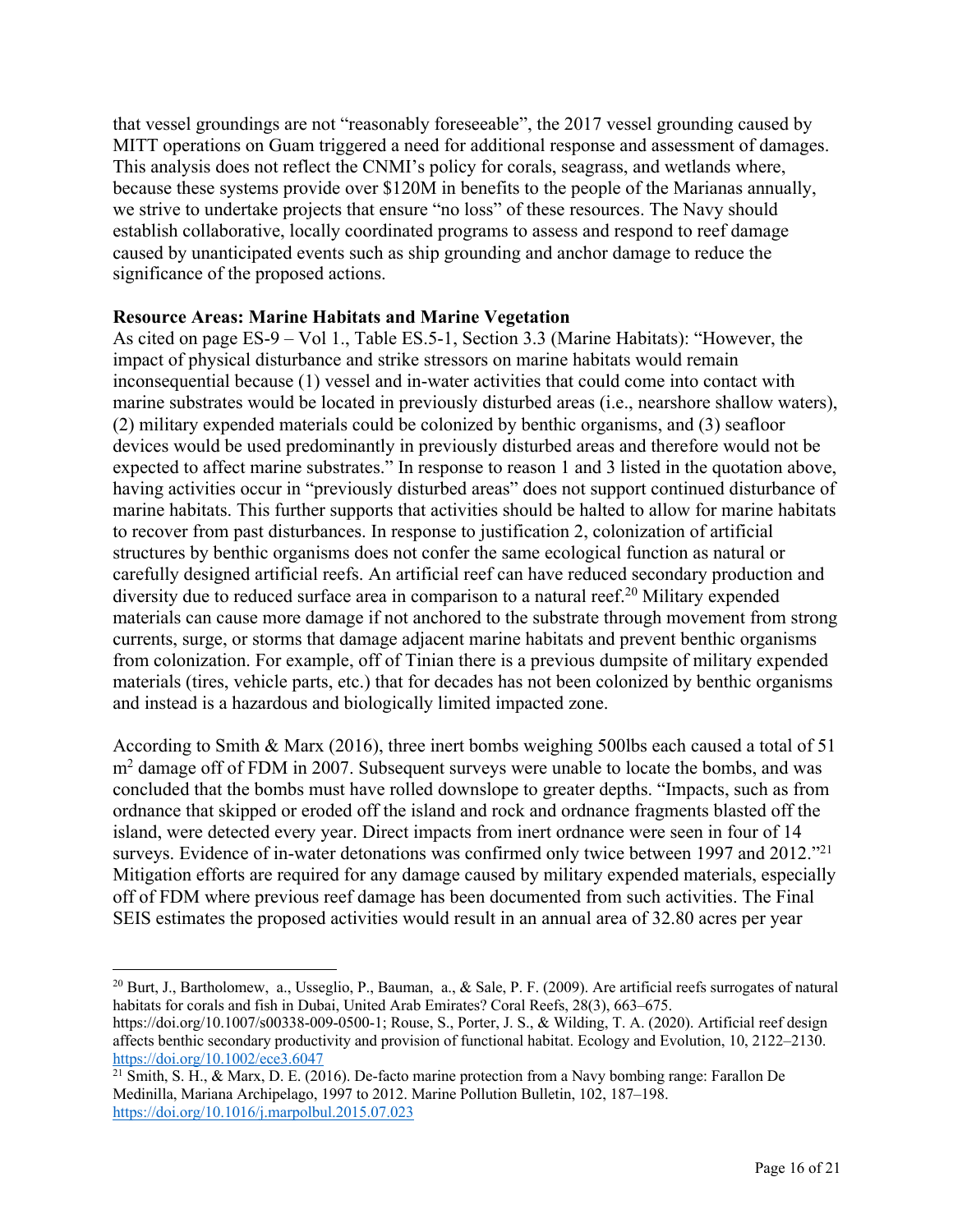(Table 3.0-18, 3.3-32) although no further analysis or discussion of geographic location or species known or likely to be present in these impacted areas is provided.

As cited on page 3.3-5 – Vol 1., 3.3 Marine Habitats, Section 3.3.2.2.1 Impacts from Physical Disturbance and Strike Stressors Under Alternative 1: "As stated in the 2015 MITT Final EIS/OEIS, the impact of vessels and in-water devices on marine habitats would remain inconsequential because vessel and in-water activities that could come into contact with marine substrates would be located in previously disturbed areas (i.e., nearshore shallow waters), and seafloor devices would be used in predominantly soft bottom previously disturbed areas and therefore would not be expected to affect marine substrates." The final MITT document lacks updated maps showing the exact footprint for where activities will occur to properly assess which marine habitats will be impacted by military activities. Nearshore shallow waters in the Marianas include consolidated reef framework and soft sediments that serve as an important habitat and coastal resource for the community. Past history of disturbance to marine habitats and military use does not validate future use and continued disturbance of these habitats.

Page 3.3-6 states that, "Various activities (such as amphibious assault and raid activities) that could involve personnel disturbance from walking, standing, and swimming in nearshore waters to shore would not increase under Alternative 1 on Tinian or Guam within the Mariana Islands Range Complex." Maps displaying the exact footprint of activities for specific island sites, such as Tinian, are critically needed to properly assess impact to marine habitats. Disturbance to hardbottom substrate is unacceptable due to the cumulative impacts of human stressors that marine habitats in the Marianas have undergone. Stating that damage to the reef will be avoided are not strong enough reassurances without detailed maps displaying exactly where activities will occur and establishing procedures to avoid, minimize, and mitigate impacts as well as support data collection and monitoring objectives of local resource managers should be considered and outlined further in the ROD.

Page 3.3-7 states that, "Impacts on the soft-bottom substrate are determined to be short term and minimal due to the mobile nature of soft-bottom substrates (i.e., sandy bottoms can be stirred up and settle relatively quickly when compared to impacts on hard-bottom substrates)." In order to determine the level impact on soft and hard bottom substrates, the depth at which activities occurred must be provided in relation to the marine habitat. This information has not included at what depth range activities will occur, or the exact footprint of the area and location in relation to marine habitats. Spatial restrictions including "no use" zones in known sensitive habitat areas should be established to minimize the risk of significant impacts to coastal resources of the CNMI.

To address DCRM concerns, the Navy needs to establish repeatable and comprehensive environmental survey methods in coordination with local resource managers, including setting up long-term monitoring of their live-fire sites. Random, intermittent sampling does not provide the CNMI government with consistent, repeatable, and trustworthy data. Considering insufficient data and intermittent surveying, the Navy should initiate pre- and post-activity Structure from Motion (SfM) surveys into their pre- and post-activity survey regime. SfM methodology is easily repeatable, affordable, and measures the impact of Navy activities. SfM surveys should be conducted after each round of training to address the impacts of live-fire, explosive, and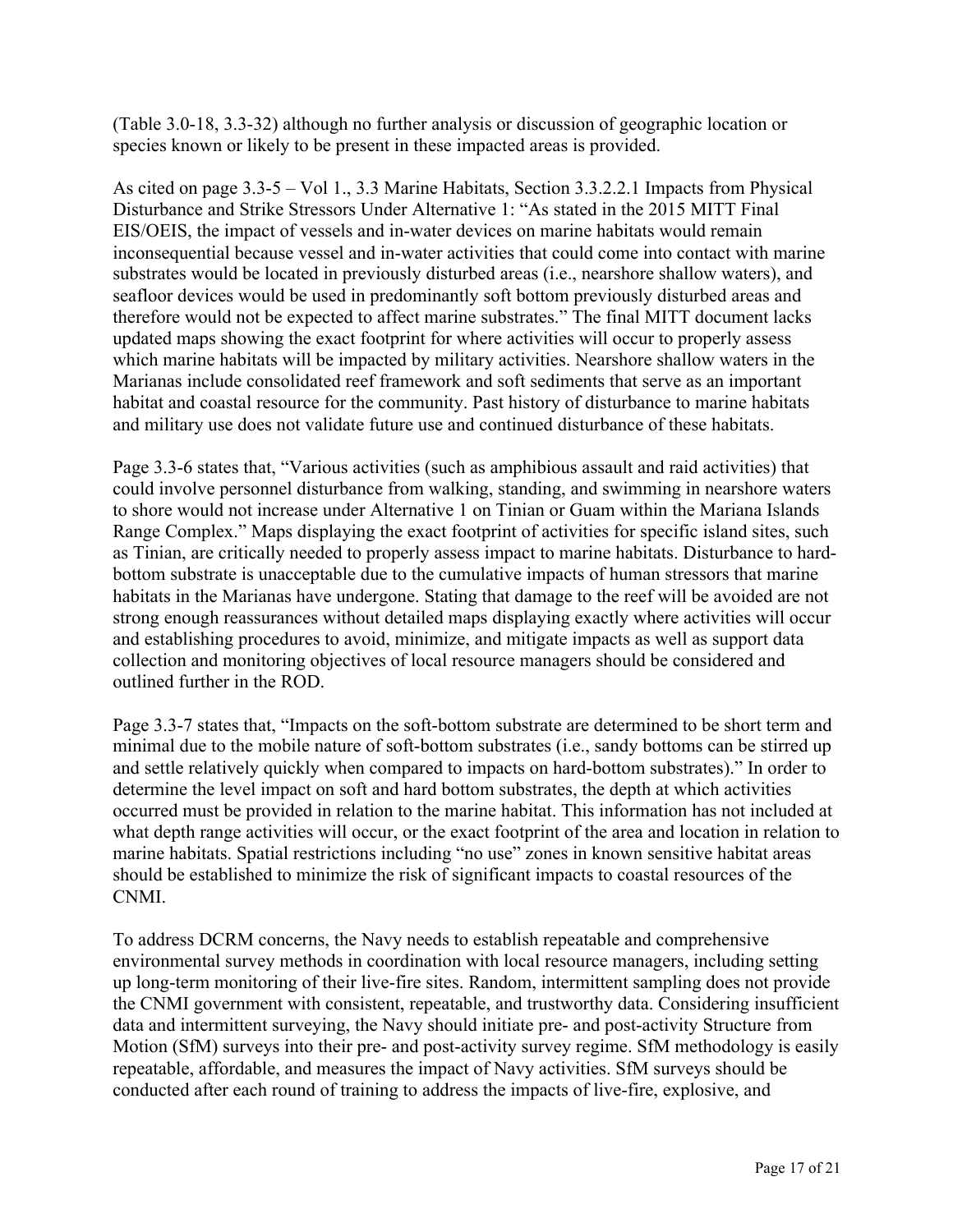chemical training in a timelier and consistent fashion. SfM surveys can be completed for both terrestrial areas and marine benthic habitats. SfM surveys would be in the Navy's best interest to complete as visual and measurable evidence of the impacts from live-fire activities would be the most effective evidence in highlighting the activities are as harmless as the Navy suggests.

While the Carilli et al. (2018) paper identifies ESA-listed species in the study area, the diver transects do not cover nearly enough of the study area to collect representative population data of the corals present. Additionally, Carilli et al. (2018) lists some areas around FDM as "Type 1- Unconsolidated and uncolonized coarse sediment and rubble." However, from publicly available satellite imagery and personal communications with fisherfolk, fringe and patch reef structures are present in the ecosystem, previously labeled as "Type 1" habitat. If naval activities are to continue on FDM, a comprehensive benthic substrate survey must be conducted to accurately identify species and coral colonies present, particularly in areas in range of live-fire training.

Carilli et al. (2018) is not substantive, the scientific method of the surveyors is unrepeatable and it does not provide conclusive evidence. An example of this insufficient data collection methodology is cited such that, "Because water clarity was excellent, with visibility in excess of 100 feet on most dives, meaningful qualitative observations could also be made of the sea floor at depths below 70 feet." There is no room for qualitative observations in ecological assessments, the CNMI requests repeatable surveys that accurately capture the benthic composition of the training area, particularly in areas previously listed as "Type 1" habitat. In future surveys, divers should survey an area that is representative of the ordnance range and covers the full spectrum of the ecosystems present. The Habitat Types as categorized in Carilli et al. (2018) should also undergo quality assurance and quality control reviews for correctness, as there are clear errors in their habitat identification.

Page 3.7-5 – Vol 1., 3.7 Marine Vegetation, Section 3.7.2.3 Secondary Stressors states that, "Sediments entering the nearshore environment from FDM as a result of natural processes or explosives associated with strike warfare could cause temporary water quality impacts, some of which may be in foraging areas used by marine organisms." Military activities occurring on FDM that can result in impacts to marine vegetation and associated habitats requires routine monitoring to properly assess any negative impacts from water quality. Routine monitoring is needed to quantify any soil erosion on land, runoff, or disturbance of marine sediments that can increase turbidity and sedimentation to properly assess these impacts.

Concerning the mitigation of marine habitats, page 5-60 – Vol 2, 5 Mitigation, Section 5.4.1 Mitigation Areas for Seafloor Resources comments that, "Mitigation for military activities that include amphibious landings and expeditionary activities are not included in this section. In addition, Figure 5.4-2 does not outline the footprint of where activities occur on FDM and Tinian's exclusive military use areas. To properly assess the impact of military activities, detailed maps showing the footprint of the area for each activity is needed, and location in relation to coastal resources.

In Vol. 1, Table 2.3-1 and Table 2.5-1, lists amphibious assault craft and unmanned underwater vehicles for Tinian, and mine neutralization and exercises, underwater survey, and use of unmanned underwater vehicles in Mariana littorals. Littorals by definition includes the intertidal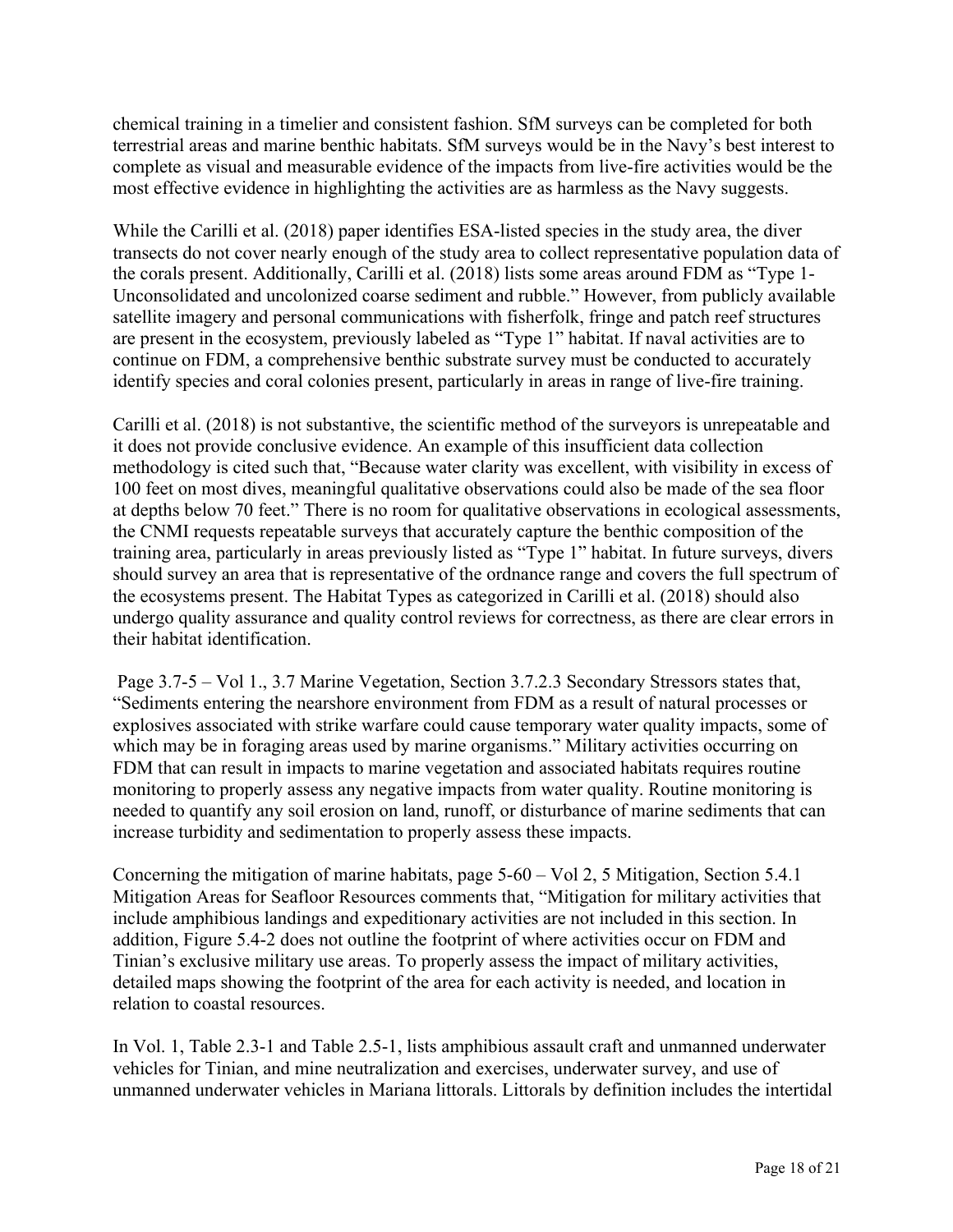zone from the high-water mark to submerged area, which is where shallow water coral reef would occur and may be impacted by the listed activities. Mariana littorals is too generic of a term to identify where activities will occur, as this describes the coastline for the entire Mariana Archipelago. Mitigation for the above-mentioned activities must be included based on locationspecific assessment of seafloor resources, and detailed location and footprint of impacts need to be mapped for Tinian and Mariana littorals to support further mitigation dialogs.

## **Resource Area: Sediment and Water Quality**

On page ES-7 – Vol 1., Table ES.5-1, Section 3.1 (Sediments and Water Quality) "Other materials expended", plastic is listed as one of the materials that would break down into a benign product. Recent studies show that plastics continue to degrade into microplastics and are harmful to the environment. Microplastics can leach harmful chemicals, are consumed by wildlife and disrupt the food chain, can be carried over long distances in water/air, and persist in the environment indefinitely.<sup>22</sup> To assume plastics in the environment will not have any affect is ignoring recent evidence to the contrary.

Since cleanup of CNMI areas have not been addressed, and lands are being leased by the military, there are concerns about legacy metal contamination that may be present indefinitely. Essentially, the CNMI should not be responsible for cleanup when the FDM lease concludes. Prior to issuance of the Final MITT SEIS, the Navy should agree to clean up all contamination and clean testing and training sites to their natural conditions prior to the expiration of the lease term and return to the CNMI Government.

New studies in 2016 and 2018 were conducted by Dr. Gary Denton at Water Environmental Research Institute of the Western Pacific (WERI) University of Guam (UOG) that clearly show the effects of legacy contamination on Saipan from World War II. This contamination is a serious concern for the residents of Saipan as it renders some waters as not attaining Aquatic Life and Fish/Shellfish Consumption Designated Uses in CNMI Water Quality Standards. The Navy has "cherry-picked" Dr. Denton's studies; only citing one 1997 study on Guam that saw "light" contamination of sediment in Apra Harbor, Guam and ignoring many other studies by Denton showing excessive contamination of organisms and sediment around Saipan. Studies of relevance not included in the Final EIS include:

- Denton, G.R.W., Brookins, Cruz, Duenas, Gawel, and Mills (2018). Heavy Metal Assessment of Sediments and Selected Biota from American Memorial Park Nearshore Waters, Saipan, Commonwealth of the Northern Mariana Islands (CNMI). WERI Technical Report, January 2018.
- Denton, G.R.W., et.al, (2016). Impact of WWII dumpsites on Saipan (CNMI): heavy metal status of soils and sediments, Environ Sci Pollut Res, DOI 10.1007/s11356-016- 6603-7.

<sup>&</sup>lt;sup>22</sup> Hall, N. M., Berry, K. L. E., Rintoul, L., & Hoogenboom, M. O. (2015). Microplastic ingestion by scleractinian corals. Marine Biology, 162(3), 725–732. https://doi.org/10.1007/s00227-015-2619-7; Saliu, F., Montano, S., Leoni, B., Lasagni, M., & Galli, P. (2019). Microplastics as a threat to coral reef environments: Detection of phthalate esters in neuston and scleractinian corals from the Faafu Atoll, Maldives. Marine Pollution Bulletin, 142, 234–241. https://doi.org/10.1016/j.marpolbul.2019.03.043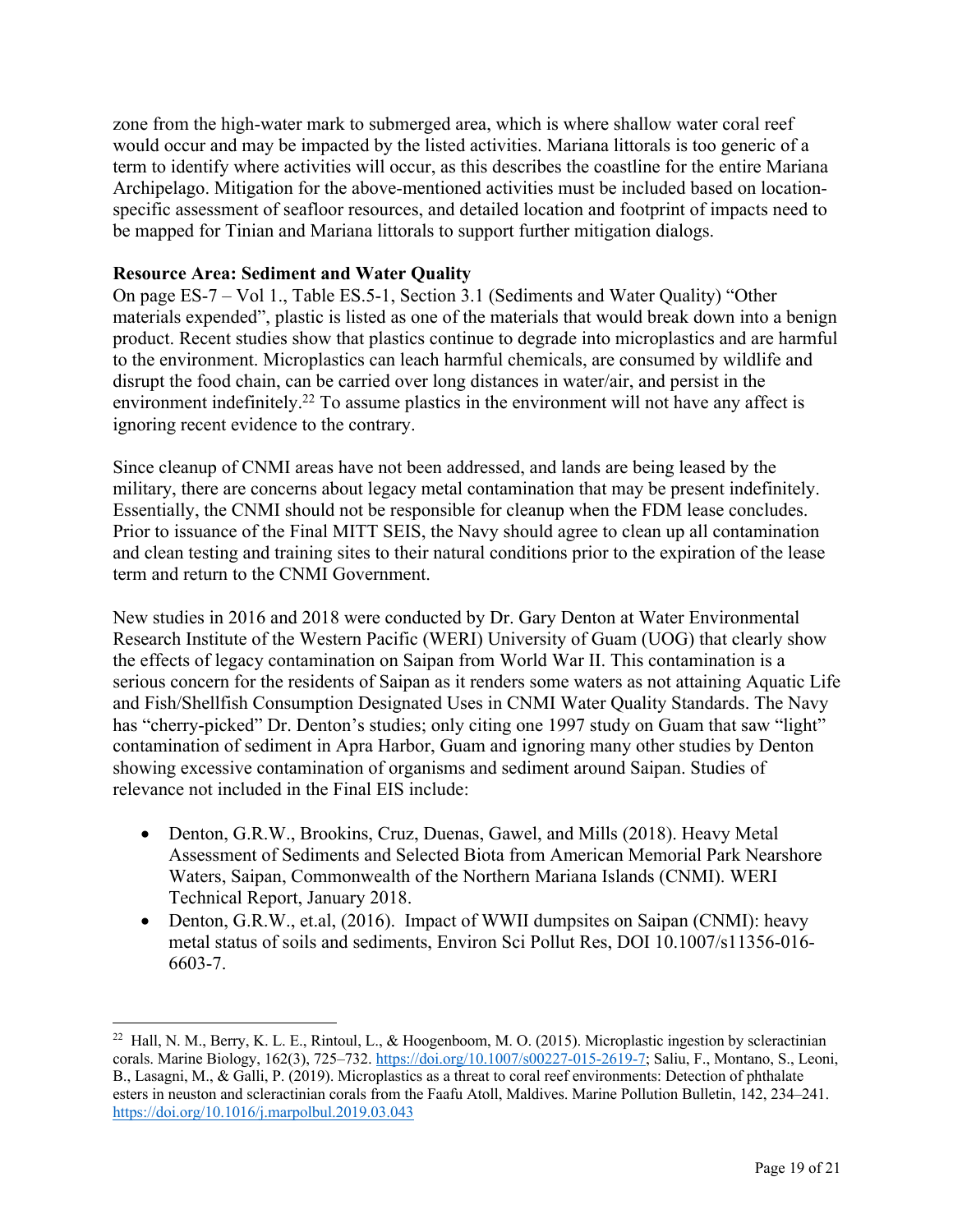- Denton, G.R.W., et.al, (2014). Influence of Urban Runoff, Inappropriate Waste Disposal Practices and World War II on the Heavy Metal Status of Sediments in the Southern Half of Saipan Lagoon, Saipan, CNMI. Mar. Pollut. Bull.
- Denton, G.R.W., Starmer, J.A., Masga, R. (June 2013). Environmental Impacts of FUDS and Brownfield Sties in Watershed on the Eastern Side of Saipan, (CNMI). Phase 2: Impact on Aquatic Resources. WERI Project Synopsis Report.

Regarding CNMI Water Quality Anti-degradation laws: In Tier 3 waters, such as FDM, "[a]ctions which would lower water quality in such waters are prohibited" anti-degradation was not addressed in the Final MITT SEIS. Tier 3 maintains and protects water quality in outstanding national resource waters (ONRWs). Except for certain temporary changes, water quality cannot be lowered in such waters. ONRWs generally include the highest quality waters of the United States. However, the ONRW classification also offers special protection for waters of exceptional ecological significance, i.e., those which are important, unique, or sensitive ecologically. Decisions regarding which water bodies qualify to be ONRWs are made by States and authorized Indian Tribes. Much of the area of coastal waters where activities are proposed are Tier 3 waters including all Northern Islands, and non-port areas of Tinian and Rota (see 2018 Integrated Report, Table below for details).

| <b>Island</b>    | <b>Water Body</b>            | Segment Class  |    | <b>Tier</b>    | <b>Reason for Designation</b>                                                   |
|------------------|------------------------------|----------------|----|----------------|---------------------------------------------------------------------------------|
| Saipan           |                              |                |    |                | Commercial port/                                                                |
|                  | Puerto Rico Industrial Area  | 19A            | Α  | 1              | Municipal was tewater outfall                                                   |
|                  | Agingan Point                | 17A, 18B       | Α  | 1              | Municipal was tewater outfall                                                   |
|                  | Kalabera                     | 12             | АΑ | 3              | High quality / Outstanding resource                                             |
|                  | Talofofo                     | 13             | АΑ | 3              | High quality / Outstanding resource                                             |
|                  | Kagman                       | 14             | AΑ | 2              | Support propagation of fish, recreation                                         |
|                  | LaoLao                       | 15             | АΑ | 3              | High quality / Outstanding resource                                             |
|                  | DanDan                       | 16             | АΑ | 3              | High quality / Outstanding resource                                             |
|                  | Islev                        | 17A&B          | АΑ | $\overline{z}$ | Support propagation of fish, recreation                                         |
|                  | Susupe                       | 18A&B          | AΑ | $\overline{z}$ | Support propagation of fish, recreation                                         |
|                  | W.Takpochao                  | 19A, B&C       | АΑ | 2              | Support propagation of fish, recreation                                         |
|                  | Achugao                      | 20A&B          | АΑ | 2              | Support propagation of fish, recreation                                         |
|                  | As Matuis                    | 21             | АΑ | 2              | Support propagation of fish, recreation                                         |
|                  | Banaderu                     | 22             | АΑ | 3              | High quality / Outstanding resource                                             |
| Managaha         | All beaches                  | 23             | AA | з              | High quality / Outstanding resource                                             |
| Rota             | East Harbor                  | 3              | Α  | 1              | Commercial port                                                                 |
|                  | West Harbor                  | 3              | Α  | 1              | Commercial port                                                                 |
|                  | All others                   | $1 - 2, 4 - 5$ | АΑ | 3              | High quality / Outstanding resource                                             |
| Tinian           | San Jose Harbor              | 9H             | Α  | 1              | Commercial port                                                                 |
|                  | Aguigan "Goat Island"        | 6              | АΑ | 3              | High quality / Outstanding resource                                             |
|                  | All others                   | $7 - 11$       | AΑ | 3              | High quality / Outstanding resource                                             |
| Northern Islands | Farallon de Pajaros "Uracas" | 33             | AΑ | 3              | Marine National Monument                                                        |
|                  | Maug                         | 32             | АΑ | 3              | Marine National Monument                                                        |
|                  | Asuncion                     | 31             | АΑ | 3              | Marine National Monument                                                        |
|                  | Agrihan                      | 30             | АΑ | 3              | High quality / Outstanding resource                                             |
|                  | Pagan                        | 29             | АΑ | 3              | High quality / Outstanding resource                                             |
|                  | Alamaga n                    | 28             | AΑ | 3              | High quality / Outstanding resource                                             |
|                  | Guguan                       | 27             | АΑ | 3              | High quality / Outstanding resource                                             |
|                  | Sarigan                      | 26             | АΑ | 3.             | High quality / Outstanding resource                                             |
|                  | Anatahan                     | 25             | АΑ | з              | High quality / Outstanding resource                                             |
|                  | Farallon de Medinilla        | 24             | Α  | 3              | High quality / Outstanding resource /<br>but ongoing military bombing exercises |